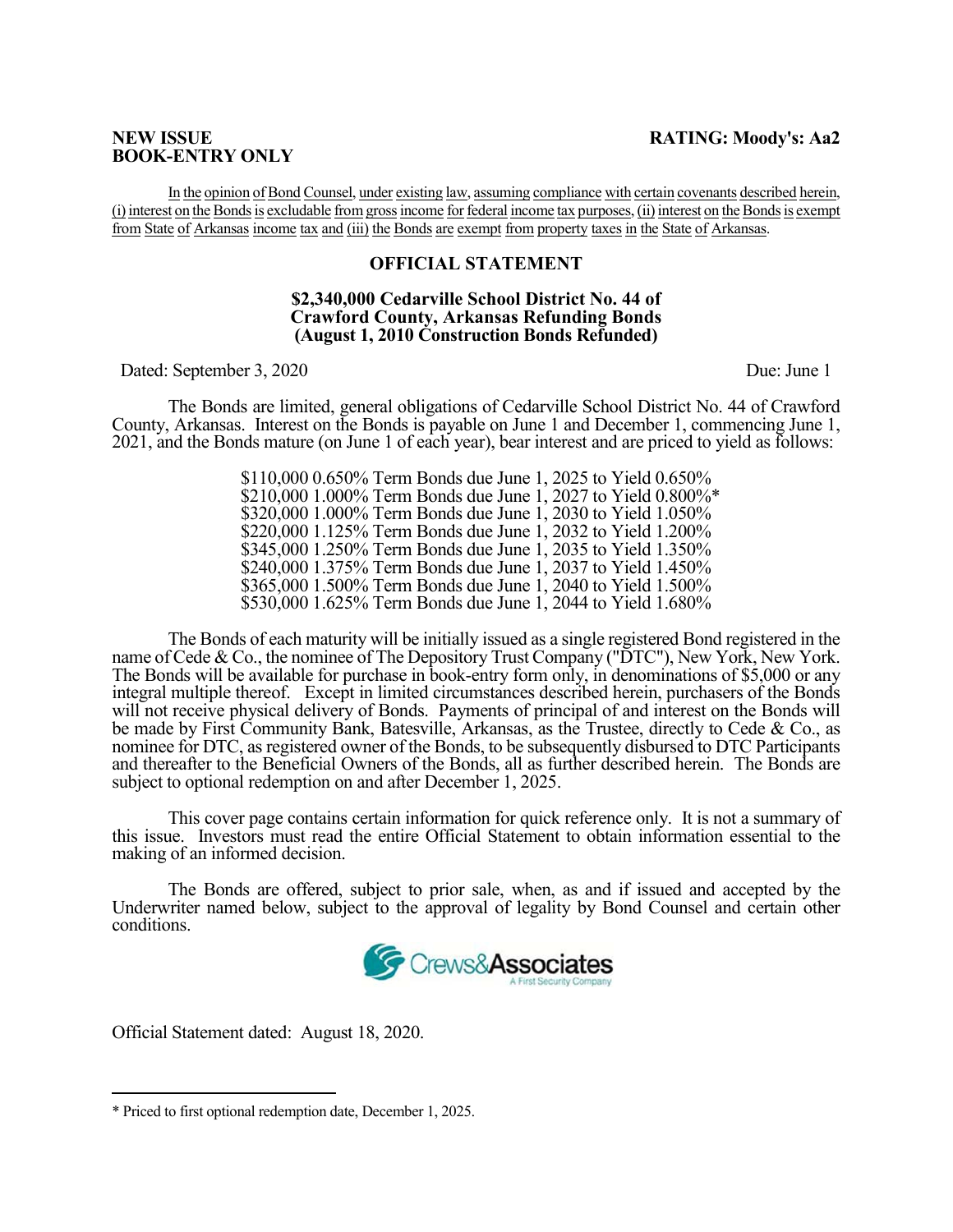No dealer, broker, salesman or other person has been authorized by the District or the Underwriter to give any information or to make any representations other than contained in this Official Statement, and, if given or made, such other information or representations must not be relied upon as having been authorized by any of the foregoing. This Official Statement does not constitute an offer to sell or a solicitation of an offer to buy nor shall there be any offer, solicitation or sale of the Bonds by or to any person in any jurisdiction in which it is unlawful to make such offer, solicitation or sale. Neither the delivery of this Official Statement nor the sale of any of the Bonds implies that there has been no change in the matters described herein since the date hereof or that the information herein is correct as of any time subsequent to its date.

#### TABLE OF CONTENTS

| <b>INTRODUCTION TO THE OFFICIAL STATEMENT</b>                                                   | $\mathbf{1}$                                             |
|-------------------------------------------------------------------------------------------------|----------------------------------------------------------|
| <b>BONDS BEING OFFERED</b>                                                                      | $\overline{2}$                                           |
| <b>Book-Entry Only System</b><br>Generally<br>Authority<br>Purpose<br>Sources and Uses of Funds | $\overline{c}$<br>$\overline{4}$<br>$455$<br>$55$<br>$6$ |
| Security and Source of Payment                                                                  |                                                          |
| Developments<br>Redemption                                                                      | 6                                                        |
| Redemption of Prior Tax Bonds                                                                   | $\overline{7}$                                           |
| <b>Additional Parity Bonds</b>                                                                  | $\,8\,$                                                  |
| <b>Priority Among Successive Bond Issues</b>                                                    | 8                                                        |
| DESCRIPTION OF THE SCHOOL DISTRICT                                                              | 8                                                        |
| Area                                                                                            | 8                                                        |
| Governmental Organization                                                                       | $\begin{array}{c} 9 \\ 9 \\ 9 \end{array}$               |
| <b>Executive Officials</b><br>Services Provided                                                 |                                                          |
| <b>School Buildings</b>                                                                         | $\mathbf{9}$                                             |
| School Enrollment and Population                                                                | 10                                                       |
| Accreditation                                                                                   | 10                                                       |
| <b>Assessed Valuation</b>                                                                       | 10                                                       |
| <b>Financial Institution Deposits</b>                                                           | 10                                                       |
| Major Employers<br>Employees                                                                    | 11<br>11                                                 |
| <b>DEBT STRUCTURE</b>                                                                           | 11                                                       |
|                                                                                                 |                                                          |
| <b>Outstanding Indebtedness</b>                                                                 | 11                                                       |
| Parity Debt                                                                                     | 12<br>12                                                 |
| Debt Ratio<br>Computation of Dollar Amount of Debt Service Tax Levied                           | 12                                                       |
| Debt Service Schedule and Coverage                                                              | 13                                                       |
| Pledge of State Aid                                                                             | 13                                                       |
| Uniform Rate of Tax                                                                             | 13                                                       |
| Defaults                                                                                        | 14                                                       |
| <b>Infectious Disease Outbreak</b>                                                              | 14                                                       |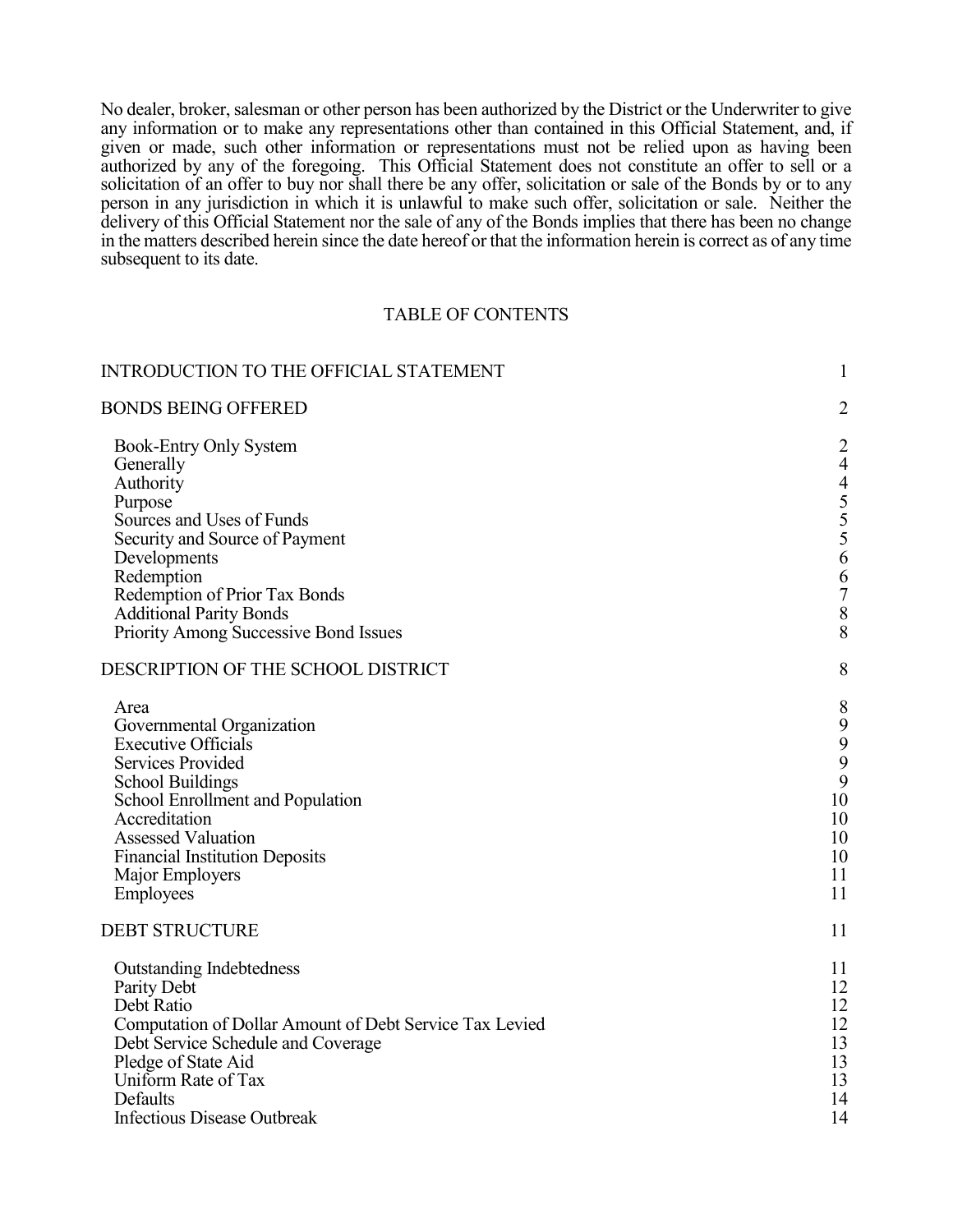| THE RESOLUTION |  |
|----------------|--|
|----------------|--|

| <b>Bond Fund</b><br>Deposit of Sale Proceeds<br>Investments<br>Trustee<br>Modification of Terms of Bonds<br>Defeasance<br>Defaults and Remedies                                                                                                                                       | 14<br>14<br>14<br>15<br>15<br>15<br>15 |
|---------------------------------------------------------------------------------------------------------------------------------------------------------------------------------------------------------------------------------------------------------------------------------------|----------------------------------------|
| <b>FINANCIAL INFORMATION</b>                                                                                                                                                                                                                                                          | 17                                     |
| Sources and Uses of Funds<br><b>Collection of Taxes</b><br>Overlapping Ad Valorem Taxes<br>Assessment of Property and Collection of Property Taxes<br><b>Constitutional Amendment Affecting Personal Property Taxes</b><br>Constitutional Amendment Nos. 59 and 79<br>Major Taxpayers | 17<br>18<br>18<br>18<br>20<br>20<br>22 |
| <b>LEGAL MATTERS</b>                                                                                                                                                                                                                                                                  | 22                                     |
| Litigation Over State Funding for Schools<br><b>Legal Proceedings</b><br>Legal Opinion<br><b>Tax Exemption</b><br>Non-Litigation Certificate<br><b>Official Statement Certificate</b>                                                                                                 | 22<br>23<br>23<br>23<br>25<br>25       |
| CONTINUING DISCLOSURE CERTIFICATE                                                                                                                                                                                                                                                     | 25                                     |
| Purpose of the Continuing Disclosure Certificate<br>Provision of Annual Financial Information and Operating Data<br>Notice of Listed Events<br>District to Disseminate Information and Notices<br>Amendment; Waiver<br><b>Additional Information</b><br>Noncompliance                 | 25<br>25<br>26<br>27<br>27<br>27<br>27 |
| CONTINUING DISCLOSURE PAST COMPLIANCE                                                                                                                                                                                                                                                 | 28                                     |
| <b>MISCELLANEOUS</b>                                                                                                                                                                                                                                                                  | 29                                     |
| <b>Bond Rating</b><br>Underwriting<br><b>Interest of Certain Persons</b>                                                                                                                                                                                                              | 29<br>29<br>29                         |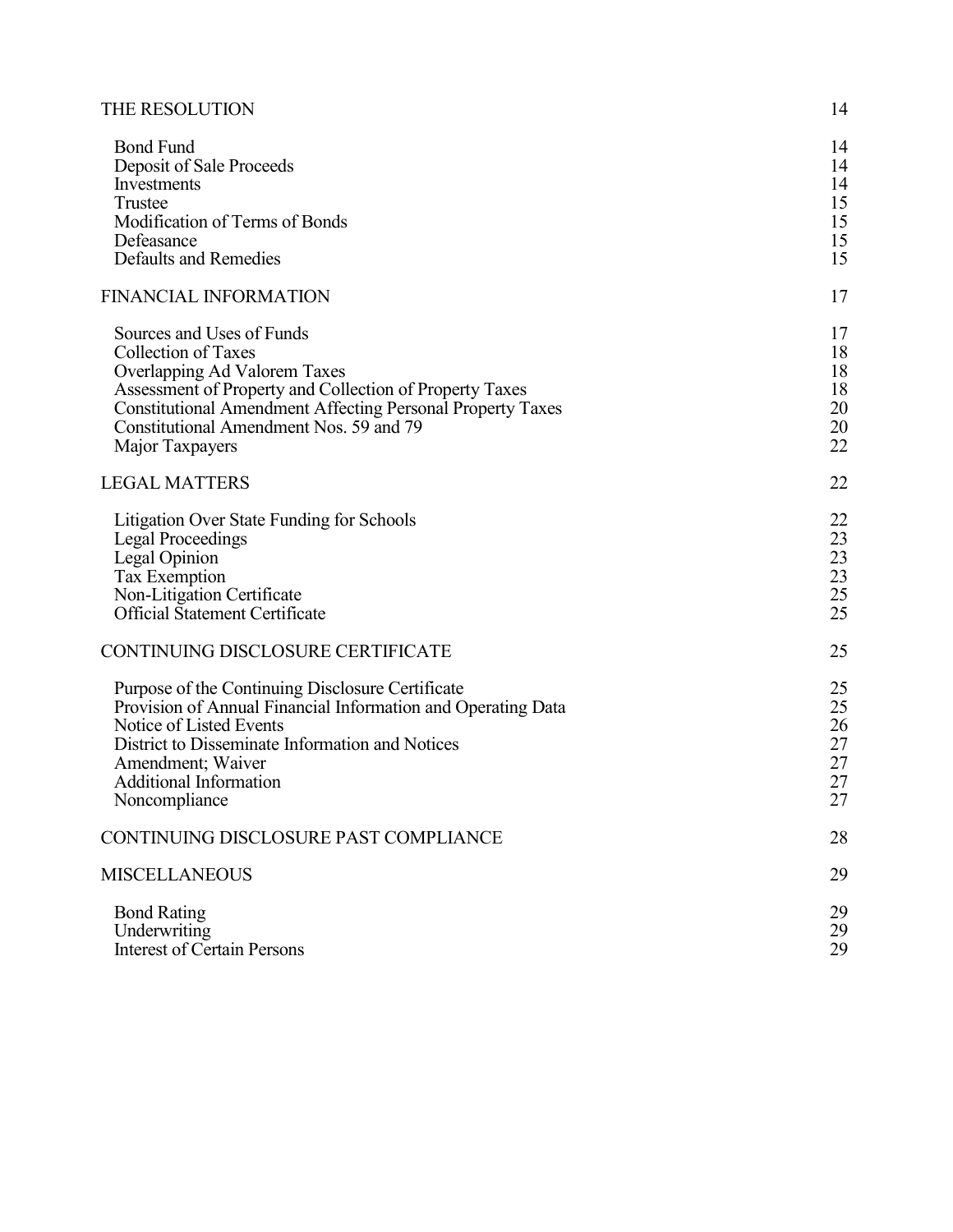# **INTRODUCTION TO THE OFFICIAL STATEMENT**

 This introduction to the Official Statement is only a brief description and is subject in all respects to the more complete information contained in the Official Statement. The offering of the Bonds to potential investors is made only by means of the entire Official Statement, including the cover page.

Purpose of Official Statement. This Official Statement is provided to furnish certain information in connection with the issuance by Cedarville School District No. 44 of Crawford County, Arkansas (the "District"), of its Refunding Bonds (August 1, 2010 Construction Bonds Refunded), dated September 3, 2020, in the aggregate principal amount of \$2,340,000 (the "Bonds").

Book-Entry Only System. The Bonds will be initially issued in book-entry form and purchasers of Bonds will not receive certificates representing their interests in the Bonds purchased. See **BONDS BEING OFFERED, Book-Entry Only System.** The Bonds will contain such other terms and provisions as described herein. See **BONDS BEING OFFERED**, Generally.

The District. The District is a school district duly established and existing under the Constitution and laws of the State of Arkansas for the purpose of providing public school education for persons residing within the geographic boundaries of the District. See **DESCRIPTION OF THE SCHOOL DISTRICT**.

Purpose. The Bonds are being issued to refund the District's Refunding Bonds (August 1, 2010 Construction Bonds Refunded), dated September 1, 2015 (the "Bonds Being Refunded"). See **BONDS BEING OFFERED**, Purpose.

Security and Source of Payment. The Bonds will be limited, general obligations of the District, secured by a pledge of the proceeds of a continuing debt service tax voted at the 2009 school election specifically for the payment of the District's Construction Bonds, dated August 1, 2010, which were refunded by the Bonds Being Refunded. See **BONDS BEING OFFERED**, Security and Source of Payment.

Litigation Over State Funding for Schools. In an Order issued November 9, 1994, the Honorable Annabelle C. Imber held that the existing state funding system for public education violated the equal protection provision of the Arkansas Constitution and violated Article 14, § 1 of the Arkansas Constitution by "failing to provide a general, suitable and efficient system of free public education." Lake View School Dist. No. 15 of Phillips County, Arkansas v. Jim Guy Tucker, Case No. 92-5318 (1994). **After years of litigation and legislation, the Arkansas Supreme Court concluded (on May 31, 2007) that the system of public school financing was now in constitutional compliance**.

At the 1996 general election, a Constitutional Amendment was passed ("Amendment No. 74") which establishes a statewide 25-mill property tax minimum for maintenance and operation of the public schools (the "Uniform Rate of Tax"). The Uniform Rate of Tax replaces that portion of local school district ad valorem taxes available for maintenance and operation. The Uniform Rate of Tax is to be collected in the same manner as other school property taxes, but the revenues generated from the Uniform Rate of Tax are remitted to the State Treasurer for distribution to the school districts.

Redemption. The Bonds are subject to optional redemption on and after December 1, 2025. The Bonds are subject to mandatory sinking fund redemption as described herein. The Trustee shall give at least thirty (30) days' notice of redemption. See **BONDS BEING OFFERED**, Redemption.

Denominations and Registration. The Bonds are issuable only as fully registered bonds, without coupons, in the denomination of \$5,000 or an integral multiple thereof. Interest is payable June 1, 2021, and semiannually thereafter on each June 1 and December 1. Unless the Bonds are in book-entry form,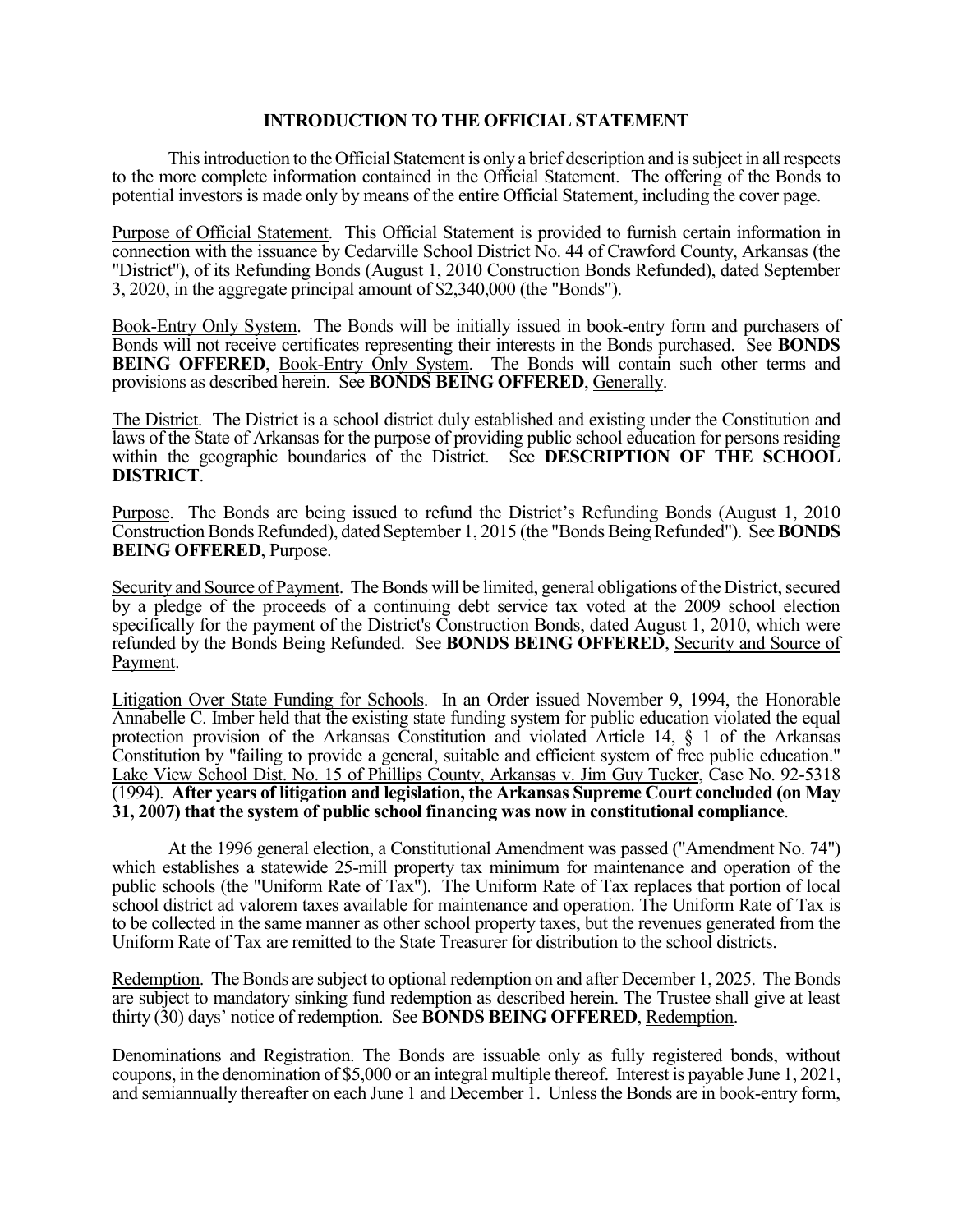payment of principal of the Bonds will be made to the owners of the Bonds at the principal office of First Community Bank, Batesville, Arkansas (the "Trustee"). Interest is payable by check mailed by the Trustee to the registered owners as of the Record Date (herein defined) for each interest payment date. A Bond may be transferred, in whole or in part (in integral multiples of \$5,000), but only upon delivery of the Bond, together with a written instrument of transfer, to the Trustee. See **BONDS BEING OFFERED, Generally and Book-Entry Only System.** 

Tax Exemption. In the opinion of Friday, Eldredge & Clark, LLP, as Bond Counsel ("Bond Counsel") under existing law, assuming compliance with certain covenants described herein, (i) interest on the Bonds is excludable from gross income for federal income tax purposes, (ii) interest on the Bonds is not an item of tax preference for purposes of the federal alternative minimum tax, (iii) the Bonds are "qualified tax-exempt obligations" within the meaning of Section 265 of the Internal Revenue Code of 1986, as amended (the "Code"), (iv)interest on the Bonds is exempt from State of Arkansas income tax and (v) the Bonds are exempt from property taxes in the State of Arkansas. See **LEGAL MATTERS**, Tax Exemption.

Municipal Advisor. The District has employed Stephens Inc. as municipal advisor to assist the District in the sale and issuance of the Bonds (the "Municipal Advisor"). See **MISCELLANEOUS**, Interest of Certain Persons.

Authority. The Bonds are being issued under the authority of the Constitution and laws of the State of Arkansas, including particularly Amendment No. 40 and Amendment No. 74 to the Arkansas Constitution and A.C.A. §§ 6-20-1201 et. seq., and a resolution of the Board of Directors of the District (the "Resolution") and approval by the Commissioner of the Department of Education. See **BONDS BEING OFFERED**, Authority, and **THE RESOLUTION**.

Delivery of Bonds. It is expected that the Bonds will be available for delivery on or about September 3, 2020.

 This Official Statement speaks only as of its date, and the information contained herein is subject to change.

## **BONDS BEING OFFERED**

Book-Entry Only System. DTC, or its successor, will act as securities depository for the Bonds. The Bonds will each be issued as fully-registered securities registered in the name of Cede & Co. (DTC's partnership nominee) or such other name as may be requested by an authorized representative of DTC. One fully-registered Bond certificate for each maturity will be issued in the principal amount of the maturity and will be deposited with DTC.

 DTC is a limited-purpose trust company organized under the New York Banking Law, a "banking organization" within the meaning of the New York Banking Law, a member of the Federal Reserve System, a "clearing corporation" within the meaning of the New York Uniform Commercial Code, and a "clearing agency" registered pursuant to the provisions of Section 17A of the Securities Exchange Act of 1934. DTC holds securities that its participants ("Direct Participants") deposit with DTC. DTC also facilitates the post-trade settlement among Direct Participants of sales and other securities transactions in deposited securities, through electronic computerized book-entry transfers and pledges between Direct Participants' accounts. This eliminates the need for physical movement of securities certificates. Direct Participants include both U.S. and non-U.S. securities brokers and dealers, banks, trust companies, clearing corporations, and certain other organizations. DTC is a wholly-owned subsidiary of The Depository Trust & Closing Corporation ("DTCC"). DTCC is the holding company for DTC, National Securities Clearing Corporation and Fixed Income Clearing Corporation, all of which are registered clearing agencies. DTCC is owned by the users of its regulated subsidiaries. Access to the DTC system is also available to others such as both U.S. and non-U.S. securities brokers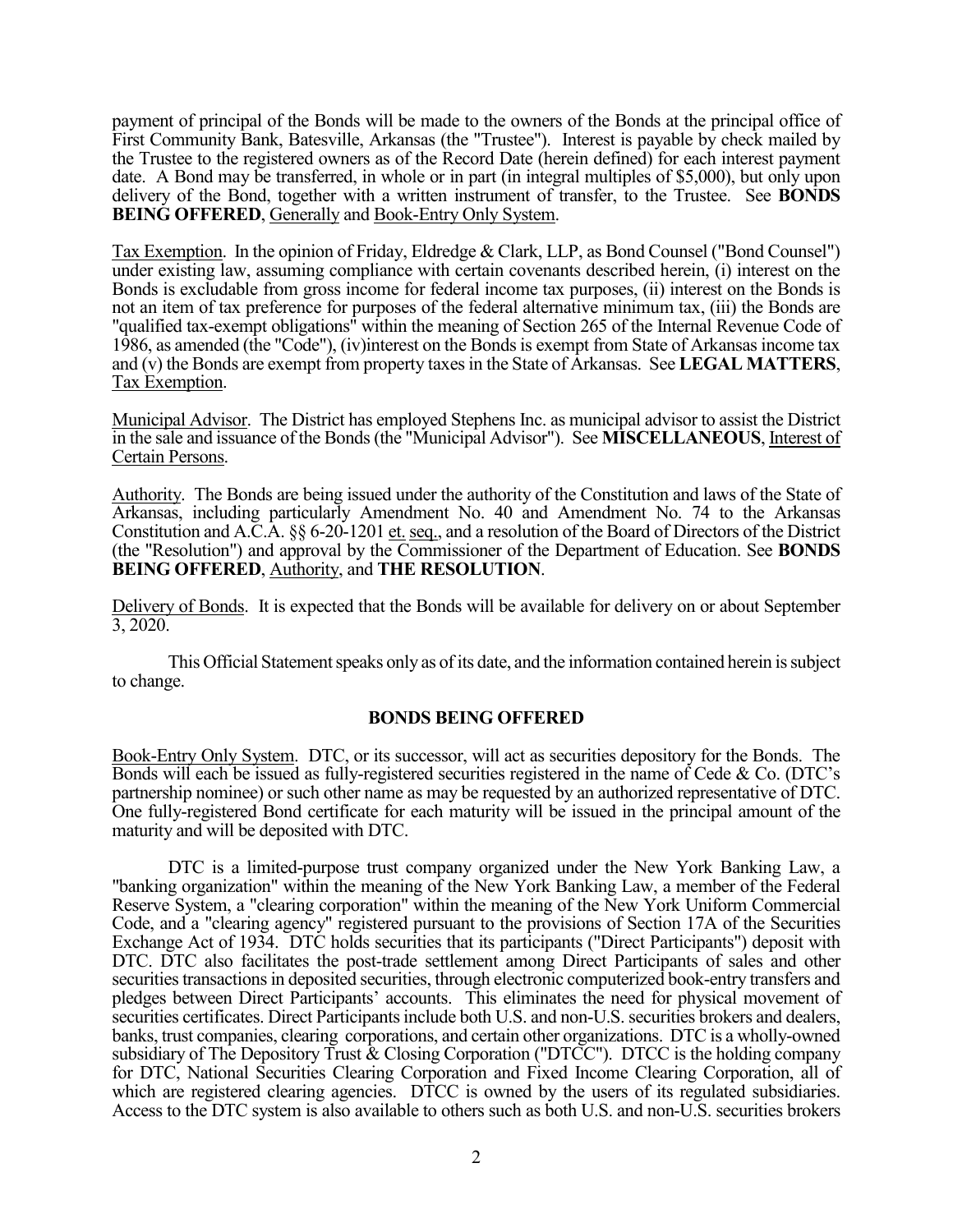and dealers, banks, trust companies and clearing corporations that clear through or maintain a custodial relationship with a Direct Participant, either directly or indirectly ("Indirect Participants"). The DTC Rules applicable to its Participants are on file with the Securities and Exchange Commission. More information about DTC can be found at www.dtcc.com.

 Purchases of Bonds under the DTC system must be made by or through Direct Participants, which will receive a credit for the Bonds on DTC's records. The ownership interest of each actual purchaser of each Bond (referred to herein as "Beneficial Owner") is in turn to be recorded on the Direct and Indirect Participants' records. Beneficial Owners will not receive written confirmation from DTC of their purchase. Beneficial Owners are, however, expected to receive written confirmations providing details of the transaction, as well as periodic statements of their holdings, from the Direct or Indirect Participant through which the Beneficial Owner entered into the transaction. Transfers of ownership interests in the Bonds are to be accomplished by entries made on the books of Participants acting on behalf of Beneficial Owners. Beneficial Owners will not receive certificates representing their ownership interest in Bonds, except in the event that use of the book-entry system for the Bonds is discontinued.

 To facilitate subsequent transfers, all Bonds deposited by Direct Participants with DTC are registered in the name of DTC's partnership nominee, Cede & Co., or such other name as may be requested by an authorized representative of DTC. The deposit of Bonds with DTC and their registration in the name of Cede & Co. or such other DTC nominee do not effect any change in beneficial ownership. DTC has no knowledge of the actual Beneficial Owners of the Bonds; DTC's records reflect only the identity of the Direct Participants to whose accounts such Bonds are credited, which may or may not be the Beneficial Owners. Direct and Indirect Participants will remain responsible for keeping account of their holdings on behalf of their customers.

 Conveyance of notices and other communications by DTC to Direct Participants, by Direct Participants to Indirect Participants and by Direct Participants and Indirect Participants to Beneficial Owners will be governed by arrangements among them, subject to any statutory or regulatory requirements as may be in effect from time to time.

Redemption notices will be sent only to Cede  $& Co$ . If fewer than all of the Bonds are being redeemed, DTC's practice is to determine by lot the amount of the interest of each Direct Participant to be redeemed.

 Neither DTC nor Cede & Co. (nor any other DTC nominee) will consent or vote with respect to the Bonds unless authorized by a Direct Participant in accordance with DTC's MMI Procedures. Under its usual procedures, DTC mails an Omnibus Proxy to the District as soon as possible after the record date. The Omnibus Proxy assigns Cede & Co.'s consenting or voting rights to those Direct Participants to whose accounts the Bonds are credited on the record date (identified in a listing attached to the Omnibus Proxy).

 Principal, interest and premium, if any, payments on the Bonds will be made to Cede & Co., or such other nominee as may be requested by an authorized representative of DTC. DTC's practice is to credit Direct Participants' accounts upon DTC's receipt of funds and corresponding detail information from the District or Trustee, on the payable date in accordance with their respective holdings shown on DTC's records. Payments by Participants to Beneficial Owners will be governed by standing instructions and customary practices, as is the case with securities held for the accounts of customers in bearer form or registered in "street name," and will be the responsibility of such Participant and not of DTC, the Trustee, or the District, subject to any statutory or regulatory requirements as may be in effect from time to time. Payment of principal, interest and premium, if any, to Cede & Co. (or such other nominee as may be requested by an authorized representative of DTC) is the responsibility of the Trustee, disbursement of such payments to Direct Participants will be the responsibility of DTC, and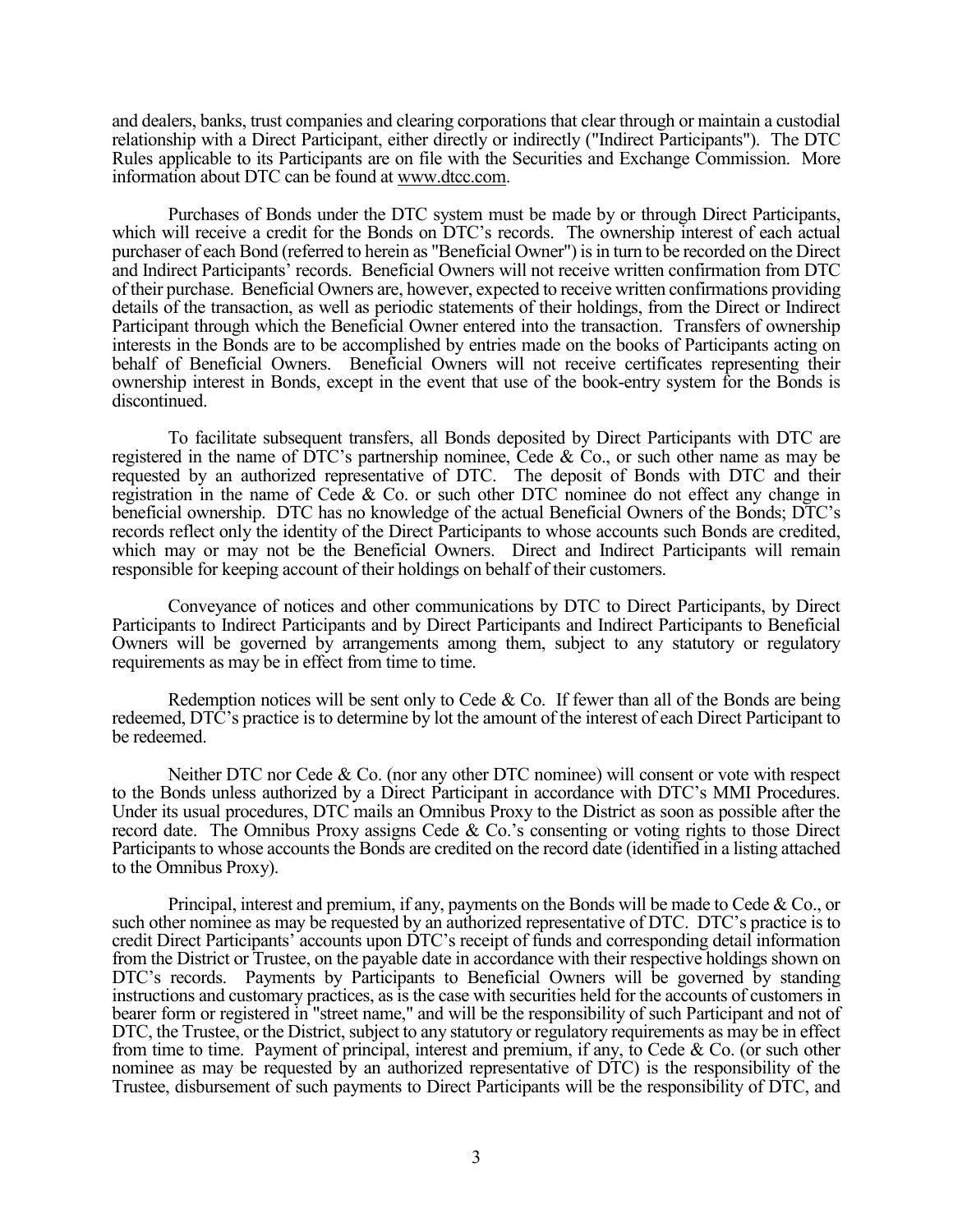disbursement of such payments to the Beneficial Owners shall be the responsibility of Direct and Indirect Participants.

 DTC may discontinue providing its services as securities depository with respect to the Bonds at any time by giving reasonable notice to the District or the Trustee. Under such circumstances, in the event that a successor securities depository is not obtained, Bonds are required to be printed and delivered. The District may decide to discontinue use of the system of book-entry transfers through DTC (or a successor securities depository). In that event, Bonds will be printed and delivered.

 The information concerning DTC and DTC's book-entry system set forth above has been obtained from DTC. Neither the Underwriter nor the District make any representation or warranty regarding the accuracy or completeness thereof.

 **So long as the Bonds are in book-entry only form, Cede & Co., as nominee for DTC, will be treated as the sole owner of the Bonds for all purposes under the Resolution including receipt of all principal of and interest on the Bonds, receipt of notices, voting and requesting or directing the Trustee to take or not to take, or consenting to, certain actions under the Resolution. The District and the Trustee have no responsibility or obligation to the Participants or the Beneficial Owners with respect to (a) the accuracy of any records maintained by DTC or any Participant; (b) the payment by any Participant of any amount due to any Beneficial Owner in respect of the principal of and interest on the Bonds; (c) the delivery or timeliness of delivery by any Participant of any notice to any Beneficial Owner which is required or permitted under the terms of the Resolution to be given to owners of Bonds; or (d) other action taken by DTC or Cede & Co. as owner of the Bonds**.

Generally. The Bonds are issuable in the form and denominations and are in the total principal amount shown on the cover page, and will be dated, mature and bear interest as set out on the cover page. The Trustee will maintain books for the registration and transfer of ownership of the Bonds. Interest due on a Bond on each interest payment date will be paid to the person in whose name the Bond was registered at the close of business on the fifteenth day of the month (whether or not a business day) next preceding the interest payment date (the "Record Date"), irrespective of any transfer of the Bond subsequent to the Record Date and prior to the interest payment date. Payment of interest shall be made by the Trustee to such registered owner.

 A Bond may be transferred, in whole or in part (in integral multiples of \$5,000), but only upon delivery of the Bond, together with a written instrument of transfer, to the Trustee. The transfer instrument must be signed by the registered owner or his attorney-in-fact or legal representative and the signature must be guaranteed by a guarantor acceptable to the Trustee. The transfer instrument shall state the name, mailing address and social security number or federal employer identification number of the transferee. Upon such transfer, the Trustee shall enter the transfer of ownership in the registration books and authenticate and deliver in the name or names of the new registered owner or owners a new fully registered Bond or Bonds of authorized denomination of the same maturity and interest rate for the aggregate principal amount of the Bond transferred.

Authority. The Bonds are being issued under the authority of the Constitution and laws of the State of Arkansas, including particularly Amendments No. 40 and No. 74 to the Arkansas Constitution and Ark. Code Ann. §§ 6-20-1201 et. seq., a resolution of the Board of Directors of the District (the "Resolution") and approval by the Commissioner of the Department of Education. For a summary of the Resolution, see **THE RESOLUTION**.

 Amendments No. 40 and No. 74 to the Arkansas Constitution require the Board of Directors of each school district to prepare and make public not less than sixty days in advance of the annual school election a proposed budget of expenditures for the support of the public schools in the District, together with a rate of tax levy sufficient to provide the funds therefor. The tax rate is divided into (1) maintenance and operation millage, (2) current expenditure millage, (3) continuing debt service millage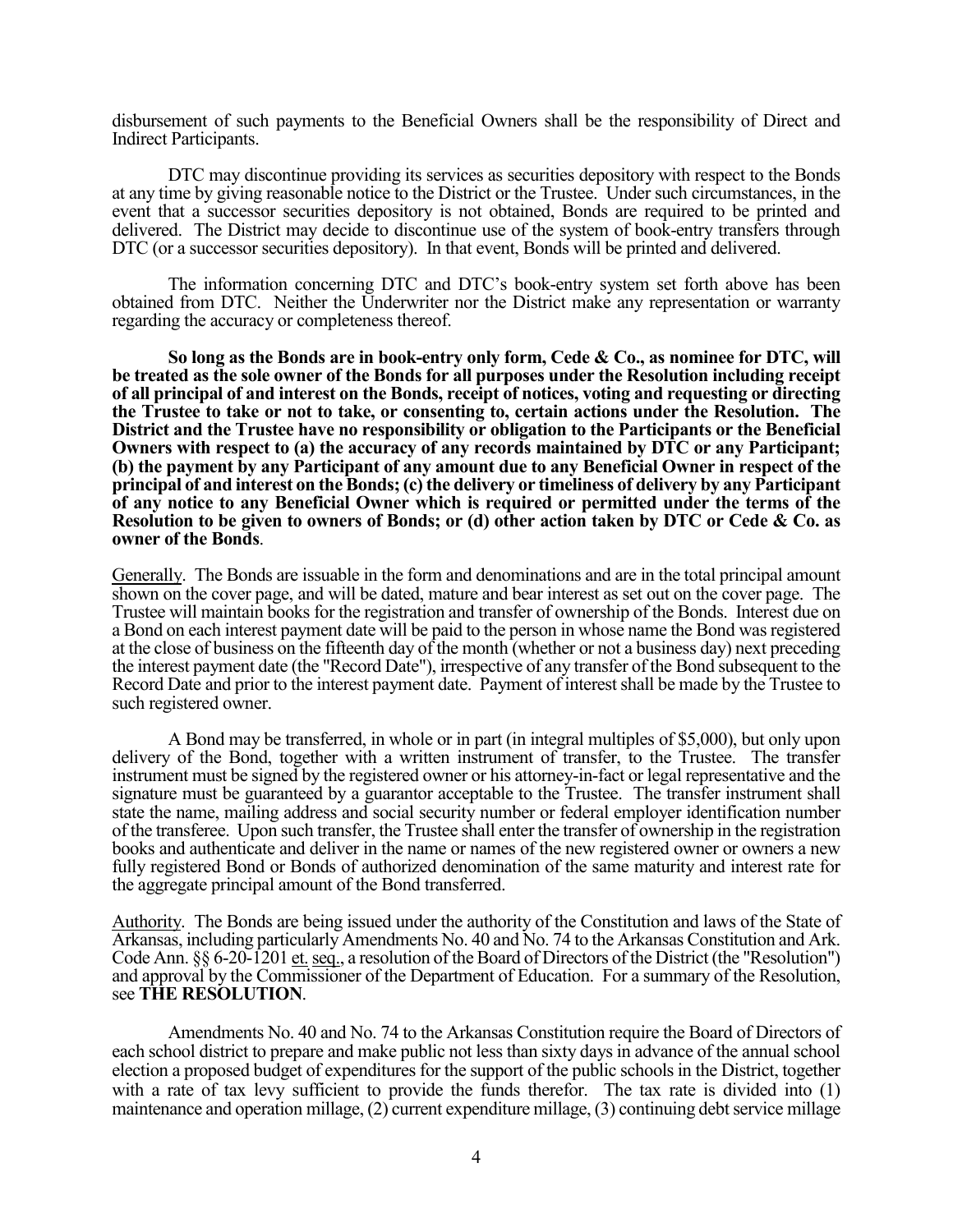previously voted for the retirement of existing indebtedness and (4) any additional debt service millage for proposed new bonded indebtedness. If the proposed rate of tax levy is approved at the school election it becomes the rate of tax levy to be collected for the District in the next ensuing calendar year for use in the school fiscal year commencing July 1 of the calendar year in which collected. Debt service millage, once approved, is a continuing levy until retirement of the indebtedness for which voted. Maintenance and operation millage is voted for one year only, except that if the overall rate of tax levy is disapproved in the school election the millage rate for maintenance and operation remains at the rate last approved.

 The issuance of refunding bonds by a school district is subject to the approval of the Commissioner of the Department of Education. The bonds must be offered for public sale, and the offering is subject to the approval of the Commissioner of the Department of Education. The Commissioner has approved the issuance of these Bonds and has approved the offering of the Bonds for sale. The sale and issuance of the Bonds have been, or will be, authorized by resolution of the Board of Directors of the District, the governing body of the District.

 School district bonds may be issued for the purposes of acquiring sites for, building and equipping new school buildings, making additions and repairs to and equipping existing school buildings, purchasing and refurbishing school buses and for the purpose of refunding outstanding indebtedness.

Arkansas law authorizes the State Board of Education to set a maximum rate of interest for school bonds (the "Maximum Lawful Rate"). Bonds may be sold at a discount, but in no event shall the District be required to pay more than the Maximum Lawful Rate of interest on the amount received.

Purpose. The Bonds are being issued for the purpose of refunding the Bonds Being Refunded (the "Refunding"). The Bonds Being Refunded are dated, are in the outstanding principal amount and are to be called for redemption on the redemption date set out below:

| Date of Issue     | Principal Outstanding | <b>Redemption Date</b> |
|-------------------|-----------------------|------------------------|
| September 1, 2015 | \$2,225,000           | December $1,2020$      |

Sources and Uses of Funds. This issue of Bonds has been sized so as to provide funds only to accomplish the Refunding and to pay the costs of issuance of the Bonds.

Security and Source of Payment. Pursuant to Ark. Code Ann. § 6-20-1223, the Bonds will enjoy the same security for their payment as was enjoyed by the Bonds Being Refunded prior to the defeasance. Thus, the Bonds will be limited, general obligations of the District, secured by a pledge of (1) the proceeds of a continuing debt service tax pledged specifically for the payment of the Bonds Being Refunded, and (2) surplus revenues (being revenues in excess of the amounts necessary to insure the payment when due of principal of, interest on and trustee's and paying agent's fees in connection with the bonds for which voted) derived from debt service taxes heretofore or hereafter voted for payment of other bond issues of the District (subject to prior pledges of such surplus revenues) that may legally be used for the purpose of paying the principal of and interest on these Bonds.

 The tax specifically pledged for payment of the Bonds Being Refunded, and thus pledged to these Bonds, is a tax of 11.0 mills on the dollar of the assessed valuation of taxable property in the District, subject to prior pledges of 3.2 mills pledged to a prior bond issue. See **DEBT STRUCTURE**, Computation of Dollar Amount of Debt Service Tax Levied.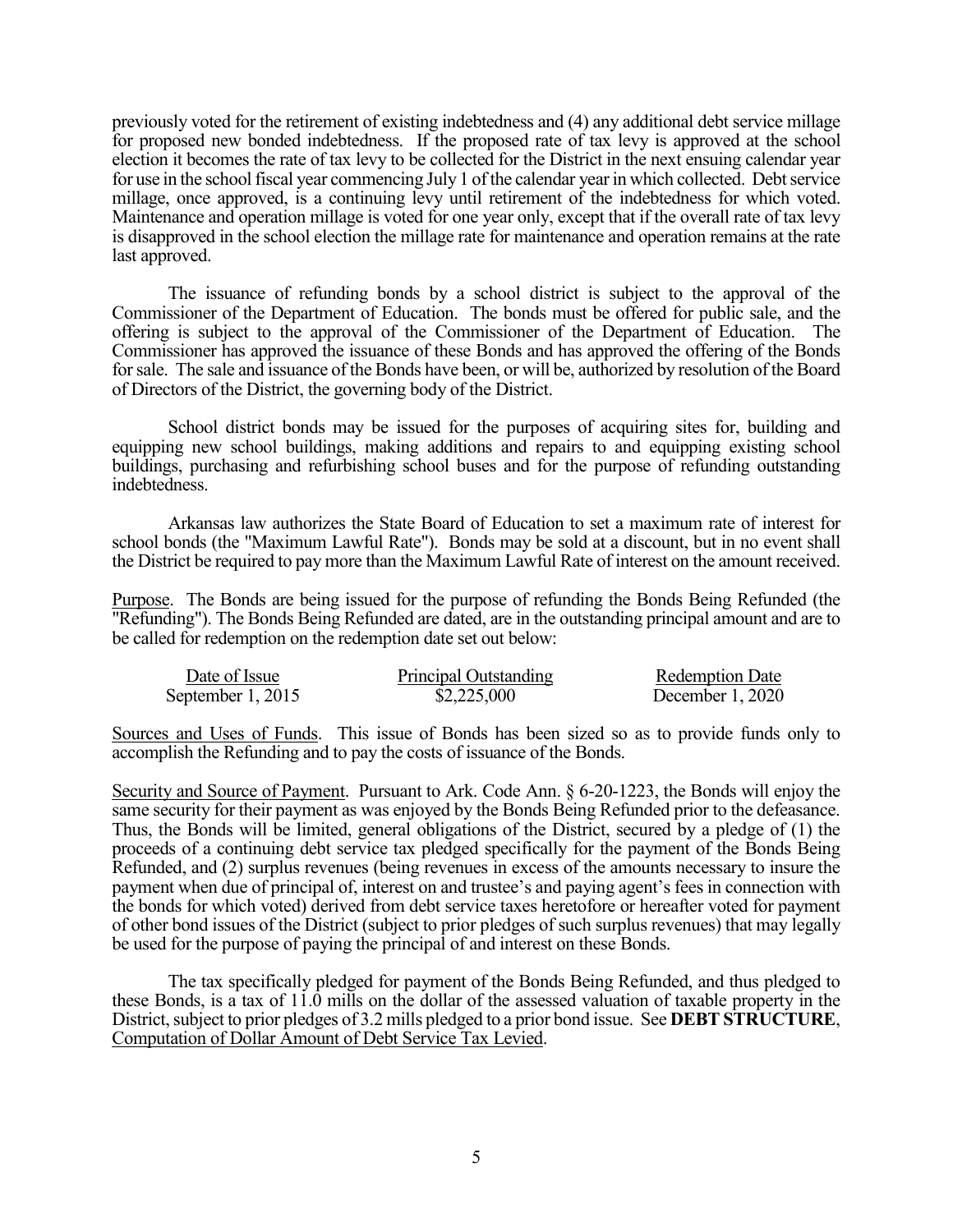The District reserves the right to refinance all or part of the debt to which 3.2 mills of the tax voted for these Bonds has been previously pledged by issuing refunding bonds, and to pledge to such refunding bonds the debt service tax now pledged to the bonds refunded. If such refunding bonds are issued, the last maturity date of the refunding bonds will be not later than the last maturity date of the bonds refunded. Such refunding bonds will not be issued unless the total amount required to pay principal of and interest on the refunding bonds is less than the total amount required to pay principal of and interest on the bonds refunded.

 See **DEBT STRUCTURE**, Outstanding Indebtedness, for a description of other debt and debt service taxes pledged.

 In addition to the pledged revenues, the District will also covenant to use for payment of principal of and interest on the Bonds, as and to the extent necessary, all other revenues of the District that may legally be used for the purpose. The District may not legally pay debt service from revenues derived from the tax voted for maintenance and operation of schools.

 Any surplus of the pledged revenues over and above the amount necessary to insure the payment as due of principal of, interest on and trustee fees in connection with the Bonds of this issue will be released from the pledge in favor of the Bonds and may be used for other school purposes.

 The Bonds are not secured by any lien on or security interest in any physical properties of the District.

Developments. Various elected officials, public interest groups and individuals have indicated publicly that they consider ad valorem property taxation reform to be of significant public interest. At the 2000 general election, the electors of the State voted in favor of a new constitutional amendment ("Amendment No. 79") which does the following:

- 1. Limits the amount of assessment increases following reappraisal;
- 2. Limits assessment increases for people who are disabled or who are 65 years of age;
- 3. Provides for an annual state credit against ad valorem property tax on a homestead;
- 4. Equalizes real and personal millage rates;
- 5. Provides that reassessment must occur at least once every five years; and
- 6. Provides that rollback adjustments under Amendment No. 59 shall be determined after the adjustments are made to assessed value under Amendment No. 79.

 The annual state credit began for taxes due in calendar year 2001. The tax reduction is reflected on the tax bill sent to the property owner by the county collector. The taxing units within the county are entitled to reimbursement of the reduction. See **DEBT STRUCTURE**, Computation of Dollar Amount of Debt Service Tax Levied.

Redemption. The Bonds are subject to optional and mandatory sinking fund redemption prior to maturity as follows:

(1) Optional Redemption. The Bonds are subject to redemption prior to maturity, at the option of the District, in whole or in part, at any time on or after December 1, 2025, at a redemption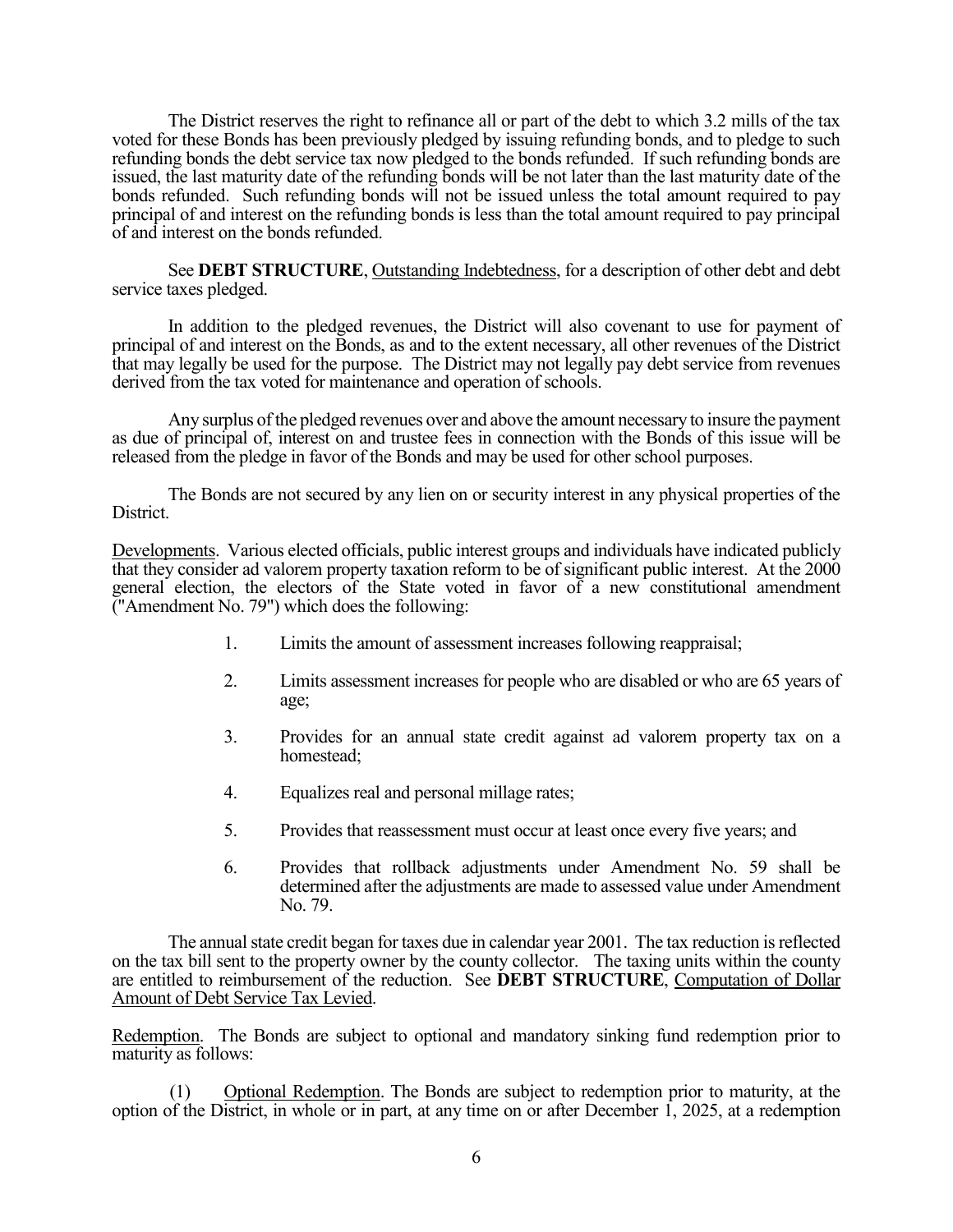price equal to 100% of the principal amount redeemed plus accrued interest to the redemption date. If fewer than all of the Bonds are called for redemption, the particular maturities to be redeemed shall be selected by the District in its discretion. If fewer than all of the Bonds of any maturity shall be called for redemption, the particular Bonds or portion thereof to be redeemed from such maturity shall be selected by lot by the Trustee.

Mandatory Sinking Fund Redemption. To the extent not previously redeemed, the Bonds are subject to mandatory sinking fund redemption in such manner as the Trustee may determine on the dates and in the amounts set forth below, at a redemption price equal to the principal amount thereof plus accrued interest to the date of redemption:

#### Bonds Maturing June 1, 2025

| Date                             | <u>Amount</u> |
|----------------------------------|---------------|
| June 1, 2024                     | \$5,000       |
| June 1, 2025 (maturity)          | 105,000       |
| Bonds Maturing June 1, 2027      |               |
| Date                             | <u>Amount</u> |
| June 1, 2026                     | \$105,000     |
| June 1, 2027 (maturity)          | 105,000       |
| Bonds Maturing June 1, 2030      |               |
| Date                             | <b>Amount</b> |
| June 1, 2028                     | \$105,000     |
| June 1, 2029                     | 110,000       |
| June 1, 2030 (maturity)          | 105,000       |
| Bonds Maturing June 1, 2032      |               |
| Date                             | <u>Amount</u> |
| $\overline{\text{June}}$ 1, 2031 | \$110,000     |
| June 1, 2032 (maturity)          | 110,000       |
| Bonds Maturing June 1, 2035      |               |
| Date                             | <u>Amount</u> |
| June 1, 2033                     | \$115,000     |
| June 1, 2034                     | 115,000       |
| June 1, 2035 (maturity)          | 115,000       |
| Bonds Maturing June 1, 2037      |               |
| Date                             | <u>Amount</u> |
| $\overline{\text{June}}$ 1, 2036 | \$120,000     |
| June 1, 2037 (maturity)          | 120,000       |
| Bonds Maturing June 1, 2040      |               |
| Date                             | Amount        |
| June 1, 2038                     | \$120,000     |
| June 1, 2039                     | 120,000       |
| June 1, 2040 (maturity)          | 125,000       |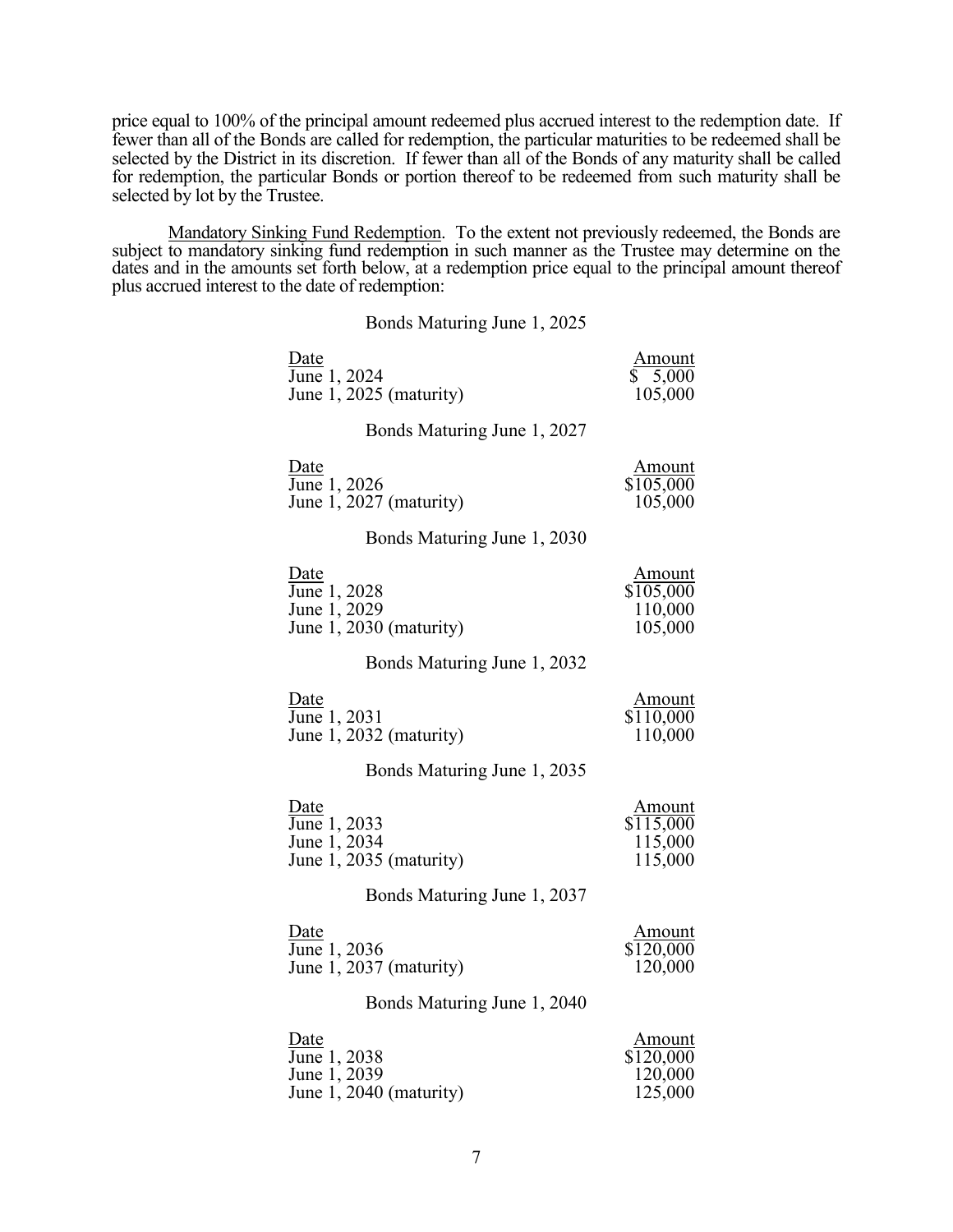#### Bonds Maturing June 1, 2044

| Date                    | Amount    |
|-------------------------|-----------|
| June 1, 2041            | \$130,000 |
| June 1, 2042            | 130,000   |
| June 1, 2043            | 135,000   |
| June 1, 2044 (maturity) | 135,000   |

 Notice of early redemption identifying the Bonds or portions thereof (which must be \$5,000 or an integral multiple thereof) to be redeemed and the date fixed for redemption shall be sent by the Trustee, not less than 30 nor more than 60 days prior to the redemption date, by mail or by other standard means, including electronic or facsimile communications, to all registered owners of Bonds to be redeemed. Failure to send an appropriate notice or any such notice to one or more registered owners of Bonds to be redeemed shall not affect the validity of the proceedings for redemption of other Bonds as to which notice of redemption is duly given and in proper and timely fashion. All such Bonds or portions thereof thus called for redemption shall cease to bear interest on and after the date fixed for redemption, provided funds for redemption are on deposit with the Trustee at that time.

 Notwithstanding the above, so long as the Bonds are issued in book-entry only form, if fewer than all the Bonds of an issue are called for redemption, the particular Bonds to be redeemed will be selected pursuant to the procedures established by DTC. So long as the Bonds are issued in book-entry only form, notice of redemption will be given only to Cede &  $\bar{C}$ o., as nominee for DTC. The Trustee will not give any notice of redemption to the Beneficial Owners of the Bonds.

Redemption of Prior Tax Bonds. The District will covenant that it will not, so long as any of these Bonds remain outstanding, redeem, prior to their maturity, any bonds of another issue for the payment of which a specific debt service tax was voted prior to issuance of these Bonds unless, after such redemption, a continuing annual tax of not less than the same number of mills and of not less than the same duration as was pledged to the redeemed bonds remains pledged to these Bonds or other bonds of the District.

Additional Parity Bonds. No additional bonds may be issued on a parity of security with these Bonds.

Priority Among Successive Bond Issues. Other additional bonds may be issued by the District from time to time in accordance with law for the purpose of financing additional capital improvements. If the District, prior to issuance of these Bonds, has reserved the right to issue additional bonds on a parity of security with previously issued bonds, such additional bonds will have a prior claim and pledge over these Bonds as to all revenues pledged to such additional bonds. See **DEBT STRUCTURE**, Parity Debt, for a description of any authorized and unissued parity debt. Otherwise, any additional bonds shall be subordinate to these Bonds and the pledge of revenues to these Bonds.

# **DESCRIPTION OF THE SCHOOL DISTRICT**

Area. The area of the District is approximately 152 square miles, all located in Crawford County. The only incorporated municipality located, in whole or in part, within the boundaries of the District is Cedarville.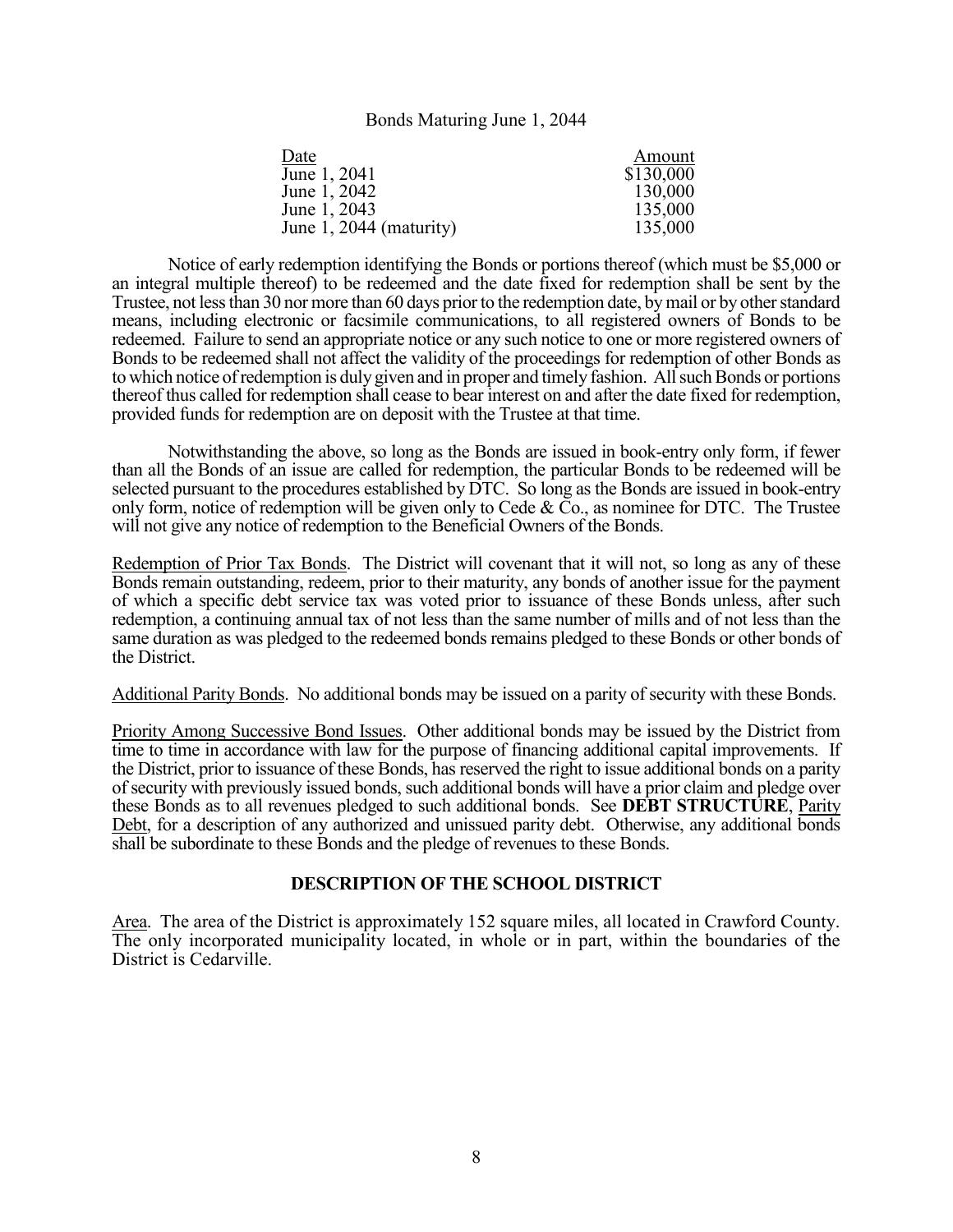Governmental Organization. The governing body of the District is a Board of Directors, elected for staggered terms at the annual school election. The term of each Director ends at an annual school election, but the Director continues to serve until a successor has been elected and qualified. The present members of the Board of Directors of the District are as follows:

| Name                  | Term Expires |
|-----------------------|--------------|
| Robert Neal           | 2020         |
| <b>Rodney Dickens</b> | 2021         |
| Jerry Kennedy         | 2022         |
| Zach Miller           | 2023         |
| Jeff Clayborn         | 2024         |

 At the first regular meeting following the annual school election, the Board of Directors elects one of their number President, one of their number Vice President, and also elects a Secretary who may, but need not be, a member of the Board. These officers serve terms of one year. The present officers are: President, Robert Neal, Vice President, Rodney Dickens, and Secretary, Jerry Kennedy.

 The Board of Directors has authority to do all things necessary for the conduct of an efficient public school system in the District.

Executive Officials. All employees of the District are employed by the Board of Directors. The chief executive employee is the Superintendent of Schools. The present Superintendent is Dr. Kerry Schneider, who has been employed by contract for a term ending June 30, 2023.

Services Provided. The District operates a public school system, consisting of kindergarten and grades 1 through 12, for the purpose of educating the children residing within the District. The principal funding sources for the District are: (1) funds received from the State of Arkansas, (2) ad valorem taxes on the real and tangible personal property located within the boundaries of the District (see **BONDS BEING OFFERED**, Developments), and (3) funds received from the United States of America.

 There have been no recent major changes or interruptions in the educational services provided by the District.

School Buildings. The school buildings presently operated by the District are as follows:

|                              |         | Year in Which<br>Construction or<br><b>Most Recent</b> |                          |
|------------------------------|---------|--------------------------------------------------------|--------------------------|
|                              | Grades  | Renovation                                             | <b>Present Condition</b> |
| Name of School               | Housed  | Completed                                              | (Good, Fair or Poor)     |
| Cedarville Elementary School | $K-4$   | 1967                                                   | Fair                     |
| Cedarville Middle School     | $5 - 8$ | 2011                                                   | Good                     |
| Cedarville High School       | $9-12$  | 2011                                                   | Good                     |

[Remainder of page intentionally left blank]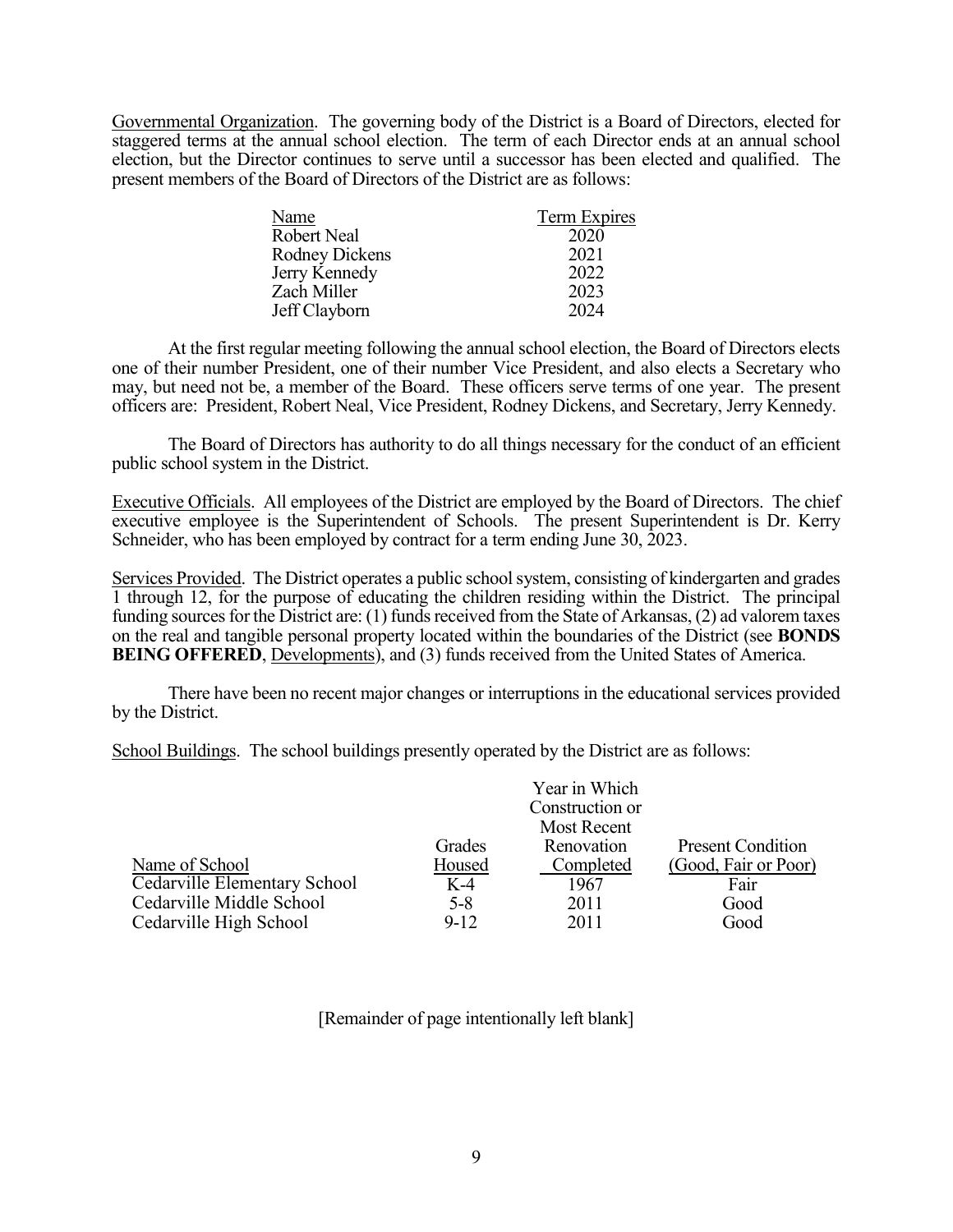School Enrollment and Population. The average daily membership (enrollment) of the District and estimated population of the District for each of the last five years is as follows:

| Fiscal Year   | Average Daily | Estimated  |
|---------------|---------------|------------|
| Ended June 30 | Membership    | Population |
| 2016          | 830           | 3,320      |
| 2017          | 813           | 3,252      |
| 2018          | 779           | 3,116      |
| 2019          | 745           | 2,980      |
| 2020          | 765           | 3,060      |

Accreditation. In accordance with the requirements of The Quality Education Act of 2003 (Subchapter 2 of Chapter 15, Title 6, Ark. Code Ann.) (the "Act"), the State Board of Education has adopted educational standards that all public elementary and secondary schools in the State must meet to be accredited. The Act provides that any school not meeting these standards will be eliminated, and that any school district operating one or more of such schools is to be dissolved and its territory annexed to another district or districts which operate all schools therein in compliance with the minimum standards. The Arkansas Department of Education (the "ADE") reviews annual reports to determine whether the school district is in compliance with the standards.

 Under the ADE regulations and guidelines, schools may be classified as accredited, accredited-cited or probationary. Schools which meet all policies and standards promulgated by the ADE are classified as accredited. For those schools classified as accredited-cited or accreditedprobationary, the ADE has promulgated maximum times allowable for correction of particular violations of standards. A school that has been classified as accredited-cited and does not correct the violation in the allowable time will be placed on probation. If a school in probationary status fails to comply within the allotted time frame, the school will be recommended to the State Board of Education for loss of accreditation status. For a district that falls into probationary status, the State Board of Education may take any number of actions listed in ADE's Rules Governing Standards For Accreditation of Arkansas Public Schools and School Districts, including dissolution and annexation.

The District currently meets all the standards and policies of the ADE and is fully accredited.

 Schools that meet the standards of the AdvancEd ("AE") may, upon request, be admitted to AE membership. Eligible schools in Arkansas and other states hold membership in the AE. None of the District's schools are members of the AE.

Assessed Valuation. Taxable property is valued for tax purposes as of January 1 of each year. However, the assessment process is not completed until November of the year of assessment. See **FINANCIAL INFORMATION**, Assessment of Property and Collection of Property Taxes. The assessed valuation of taxable property located within the boundaries of the District (as of January 1) has been as follows:

|      | Real         | Personal    | Utilities and             | Total                 |
|------|--------------|-------------|---------------------------|-----------------------|
| Year | Estate       | Property    | <b>Regulated Carriers</b> | <b>Assessed Value</b> |
| 2015 | \$32,167,567 | \$8,967,105 | \$2,650,667               | \$43,785,339          |
| 2016 | 32,709,470   | 9,274,779   | 2,772,789                 | 44,757,038            |
| 2017 | 32,861,499   | 9,290,809   | 2,826,304                 | 44,978,612            |
| 2018 | 33,849,388   | 9,538,982   | 3,307,372                 | 46,695,742            |
| 2019 | 34,750,512   | 9,592,257   | 4,901,924                 | 49,244,693            |

Financial Institution Deposits. There are no banks with principal offices within the boundaries of the District.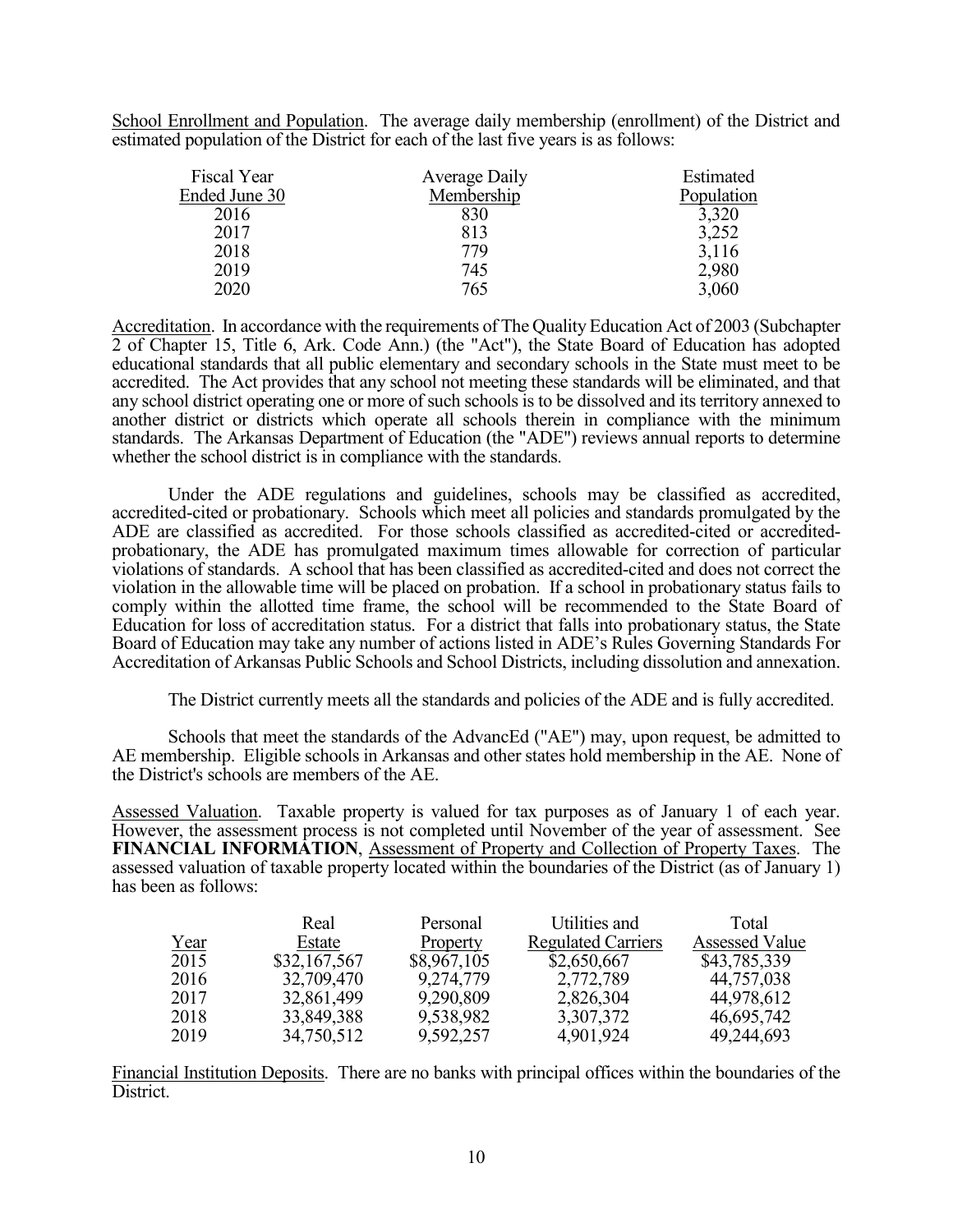Major Employers. The principal industries, commercial and governmental entities, and other major employers within the boundaries of the District are as follows:

| Employer                   | <b>Business or Product</b> | Number of Employees |
|----------------------------|----------------------------|---------------------|
| City of Cedarville         | Government                 |                     |
| Harp's                     | <b>Grocery Store</b>       |                     |
| Cedarville School District | Education                  | 136                 |

There have been no significant recent additions to or losses of employment within the District.

The District has no knowledge of any presently proposed significant additions to or losses of employment within the District.

Employees. The number of persons presently employed by the District are as follows:

|                                           | Number    |
|-------------------------------------------|-----------|
| Superintendent and Central District Staff |           |
| Principals                                |           |
| <b>Classroom Teachers</b>                 | 75        |
| Other Non-Teaching Personnel              | <u>57</u> |
| <b>TOTAL</b>                              | 136       |

None of these employees belong to collective bargaining groups.

#### **DEBT STRUCTURE**

Outstanding Indebtedness. The principal categories of indebtedness which the District is authorized to incur are commercial bonds (offered at public sale on competitive bids), revolving loan bonds and certificates of indebtedness (representing loans from the State Department of Education), installment contracts (payable in subsequent fiscal years) and postdated warrants (warrants drawn in one fiscal year for payment in a subsequent fiscal year). In addition, the District is authorized to lease property from the owner under lease agreements giving the District the option to purchase the property leased. Commercial bonds and revolving loan indebtedness are payable from debt service tax revenues. Installment contracts, postdated warrants and lease-purchase obligations are payable from maintenance and operation tax revenues.

The present outstanding debt of the District is as follows:

 $\overline{a}$ 

|                                        | Amount            |                         | Tax Rate (in mills                       |
|----------------------------------------|-------------------|-------------------------|------------------------------------------|
|                                        | Outstanding       |                         | per dollar) Voted for                    |
|                                        | Immediately       |                         | Payment as Rolled Back                   |
| Date of                                | After Issuance of | Final                   | <b>After Reassessment</b>                |
| Obligations                            | These Bonds       | Maturity                | (applicable to real estate)              |
|                                        |                   | <b>COMMERCIAL BONDS</b> |                                          |
| 10/01/2010                             | \$530,000         | 06/01/2029              | 3.2                                      |
| 08/01/2013                             | \$580,000         | 06/01/2038              | None                                     |
| 09/01/2015 ("September<br>2015 Bonds") | $$2,240,000*$     | 06/01/2044              | None                                     |
| 09/03/2020                             | \$2,340,000       | 06/01/2044              | 7.8 plus continuation of<br>existing 3.2 |

<sup>\*</sup> The District is issuing, on the same date as these Bonds, its Refunding Bonds (September 1, 2010 Construction Bonds Refunded), dated September 3, 2020, in the principal amount of \$2,355,000 (the "September 2015 Refunding Bonds"), for the purpose of refunding the September 2015 Bonds.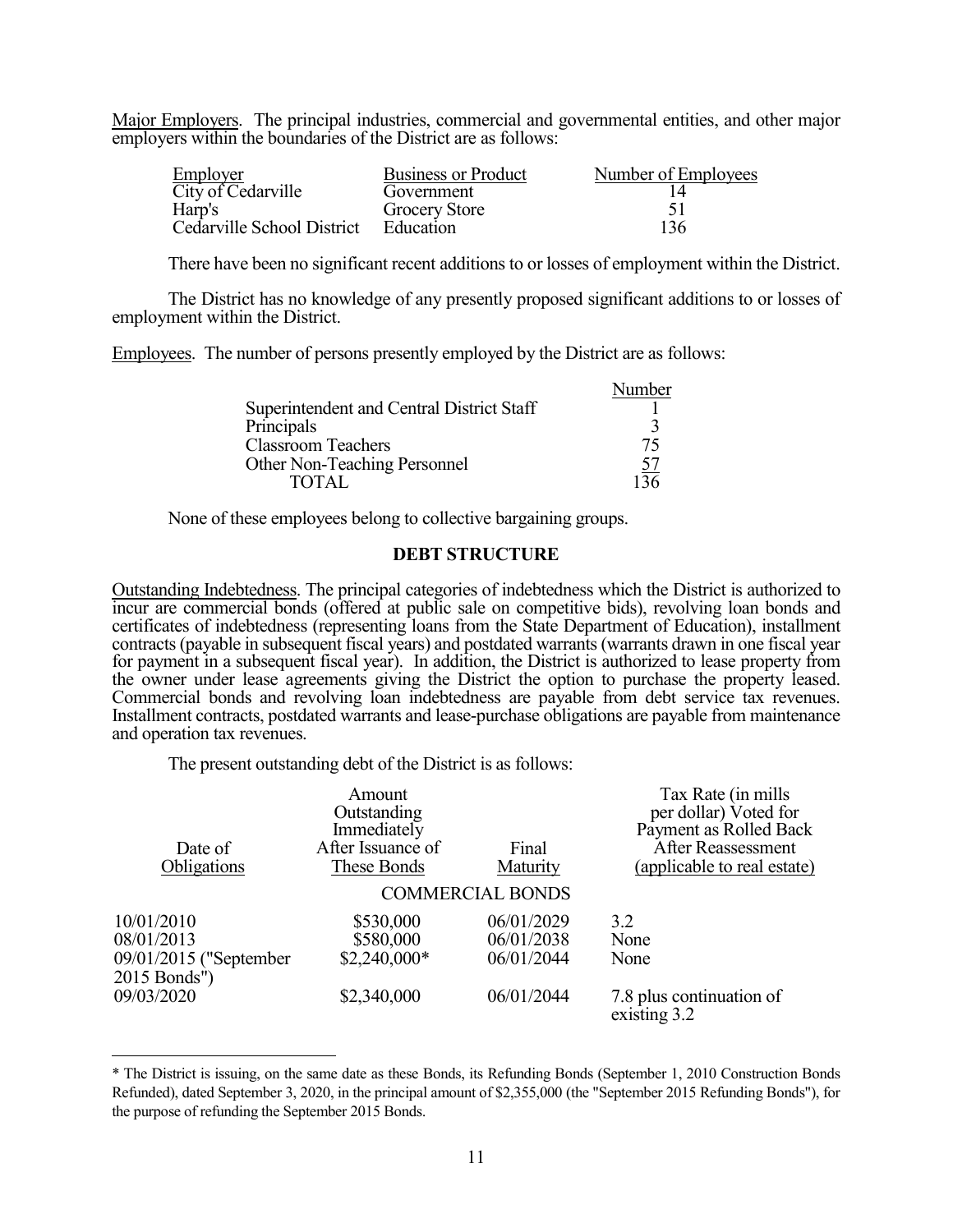#### REVOLVING LOAN BONDS AND/OR CERTIFICATES OF INDEBTEDNESS None

#### POST-DATED WARRANTS None

### INSTALLMENT CONTRACTS None

#### LEASE-PURCHASE OBLIGATIONS None

Parity Debt. The District has not reserved the right to issue additional bonds on a parity with the outstanding debt listed above.

Debt Ratio. The ratio of outstanding debt after issuance of these Bonds and the September 2015 Refunding Bonds (\$5,805,000) to current assessed valuation (\$49,244,693) will be 11.79%.

Computation of Dollar Amount of Debt Service Tax Levied. The most recent county-wide reassessment of taxable property was completed in Crawford County in 2018. **The next county-wide reassessment is scheduled for completion in Crawford County in 2023.** For purposes of Amendment 59, the year in which the reassessment is completed is known as the "Base Year." For a general discussion of the reassessment requirement and its effect on assessed value and tax rate, see **FINANCIAL INFORMATION**, Constitutional Amendment Nos. 59 and 79, infra.

 Constitutional Amendment No. 79 provides for an annual state credit against ad valorem property tax on a homestead in an amount not less than \$300. Effective with the assessment year 2019, the amount of the credit was increased to \$375. The tax reduction is reflected on the tax bill sent to the property owner by the county collector. Amendment No. 79 provides that the credit shall be applied in a manner that would not impair a bondholder's interest in ad valorem debt service revenue. In addition, Amendment No. 79 provides that the "General Assembly shall, by law, provide for procedures to be followed with respect to adjusting ad valorem taxes or millage pledged for bonded indebted purposes, to assure that the tax or millage levied for bonded indebtedness purposes will, at all times, provide a level of income sufficient to meet the current requirements of all principal, interest, paying agent fees, reserves, and other requirements of the bond indenture."

The taxing units within the county are entitled to reimbursement of the reduction from the annual state credit. Pursuant to legislation, the state sales tax was increased by 0.5%. The purpose of the legislation is to raise revenues that the State sends back to school districts to replace the money lost as a result of the state credit. Therefore, for purposes of calculating projected revenues available for debt service discussed below, the District has assumed that it will receive debt service revenues equal to the debt service revenues it would have received prior to the adoption of Amendment No. 79.

 The debt service tax levied for collection in 2020 for use in the 2020-2021 school year and thereafter has been computed by multiplying the 2019 assessment (\$49,244,693) by the total number of debt service mills (11.0 mills).

 For purposes of calculating revenues available for debt service, it has also been assumed that the assessed value of all property in the District will remain the same, without increase or decrease. On this basis, the total debt service tax levied in each year will be as shown under Debt Service Schedule and Coverage, below.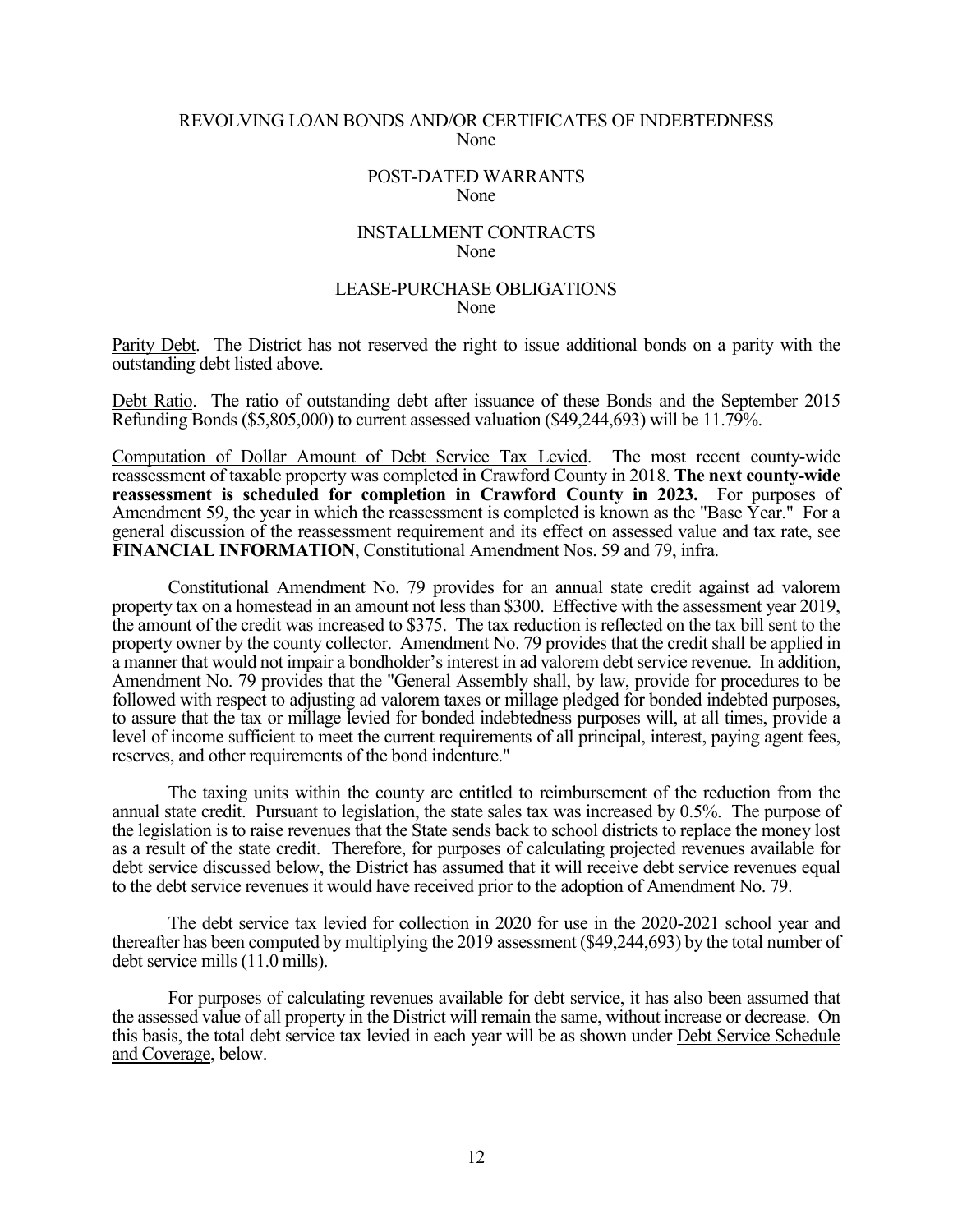Debt Service Schedule and Coverage. For purposes of the following table, it is assumed that the assumptions made in Computation of Dollar Amount of Debt Service Tax Levied are accurate and that the annual rate of tax collections in each year will be 100%. See **FINANCIAL INFORMATION**, Collection of Taxes, for the actual historical rate of collection. On this basis, the annual debt service requirements for previously issued bonds and these Bonds, the revenues available for debt service and coverage are as follows:

|         | Total         |                    |                      |                 |
|---------|---------------|--------------------|----------------------|-----------------|
| Fiscal  | Principal and | Total              | Total                |                 |
| Year    | Interest of   | Principal and      | Revenues             |                 |
| Ending  | Previously    | Interest of        | From Debt            |                 |
| June 30 | Issued Bonds* | <b>These Bonds</b> | <b>Service Mills</b> | <u>Coverage</u> |
| 2021    | \$136,123     | \$22,475           | \$541,692            | 3.42            |
| 2022    | 146,813       | 30,190             | 541,692              | 3.06            |
| 2023    | 144,596       | 30,190             | 541,692              | 3.10            |
| 2024    | 152,066       | 35,190             | 541,692              | 2.89            |
| 2025    | 244,471       | 135,158            | 541,692              | 1.43            |
| 2026    | 246,176       | 134,475            | 541,692              | 1.42            |
| 2027    | 252,236       | 133,425            | 541,692              | 1.40            |
| 2028    | 247,921       | 132,375            | 541,692              | 1.42            |
| 2029    | 253,606       | 136,325            | 541,692              | 1.39            |
| 2030    | 173,894       | 130,225            | 541,692              | 1.78            |
| 2031    | 181,681       | 134,175            | 541,692              | 1.71            |
| 2032    | 184,088       | 132,938            | 541,692              | 1.71            |
| 2033    | 181,438       | 136,700            | 541,692              | 1.70            |
| 2034    | 178,644       | 135,263            | 541,692              | 1.73            |
| 2035    | 185,763       | 133,825            | 541,692              | 1.69            |
| 2036    | 187,613       | 137,388            | 541,692              | 1.67            |
| 2037    | 179,244       | 135,738            | 541,692              | 1.72            |
| 2038    | 180,944       | 134,088            | 541,692              | 1.72            |
| 2039    | 132,288       | 132,288            | 541,692              | 2.05            |
| 2040    | 135,488       | 135,488            | 541,692              | 2.00            |
| 2041    | 133,613       | 138,613            | 541,692              | 1.99            |
| 2042    | 136,581       | 136,500            | 541,692              | 1.98            |
| 2043    | 139,469       | 139,388            | 541,692              | 1.94            |
| 2044    | 142,275       | 137,194            | 541,692              | 1.94            |

\*Includes the September 2015 Refunding Bonds which are expected to be issued on the same date as these Bonds to refund the September 2015 Bonds.

Pledge of State Aid. A.C.A. §6-20-1204 provides that if the Trustee does not receive the bond payment from the District at least five (5) calendar days before the principal or interest is due under the Resolution, the Department of Education (the "Department") shall immediately cure any deficiency in payment by making payment in the full amount of the deficiency to the Trustee. If the Department makes the bond payment, and the District fails to remit the full amount to the Department, the Department will withhold from the District the next distribution of state funding.

Uniform Rate of Tax. Amendment No. 74 establishes a statewide 25-mill property tax minimum for maintenance and operation of the public schools (the "Uniform Rate of Tax"). The Uniform Rate of Tax replaces that portion of local school district ad valorem taxes available for maintenance and operation of schools.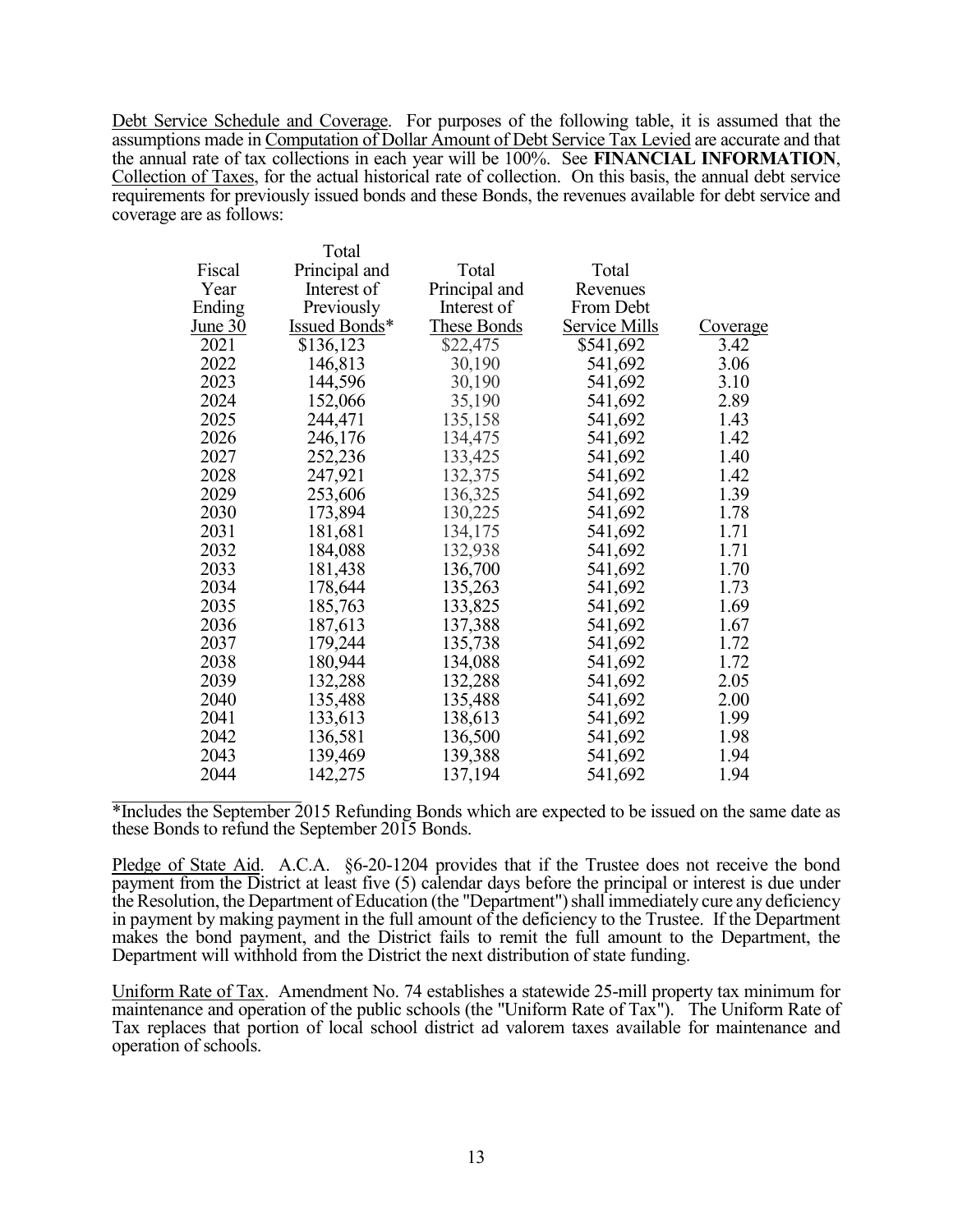Defaults. No debt obligations of the District have been in default as to principal or interest payments or in any other material respect at any time in the last 25 years.

Infectious Disease Outbreak. The World Health Organization has declared a pandemic following the global outbreak of COVID-19, a respiratory disease caused by a new strain of coronavirus. On March 13, 2020, President Trump declared a national emergency to unlock federal funds and assistance to help states and local governments fight the pandemic. Arkansas Governor Asa Hutchinson (the "Governor") has declared a state of emergency due to the outbreak of COVID-19 in the State of Arkansas (the "State"). The has been volatility in the financial markets in the United States attributed to concerns about the duration of the pandemic and its continued economic impact. If the financial markets decline and/or volatility continues, the ability to sell or trade securities in the financial markets could be materially constrained.

In an attempt to slow the spread of COVID-19 in the State, the Governor has taken numerous and wide-spread actions designed to mandate or encourage "social distancing." Developments with respect to COVID-19 and the State's responses to COVID-19 (including governmental mandates) continue to occur at a rapid pace, including on a daily basis, and the swift spread of the outbreak may continue to increase in severity for an unknown period of time. Some mandated or encouraged business practices currently in existence or implemented in the future may cause the closure of businesses within the District, and such closures may have an adverse impact on collections of the ad valorem taxes levied by the District. The potential financial impact on the District cannot be predicted at this time, such as any potential reduction in the District's debt service revenues and the State's ability to cure any deficiency in debt service payment by the District; however, the continued spread of COVID-19 could have a material adverse effect on the District and collections of ad valorem taxes.

## **THE RESOLUTION**

 Set forth below is a summary of certain provisions of the Resolution. This summary does not purport to be comprehensive and reference is made to the full text of the Resolution for a complete description of its provisions.

Bond Fund. The pledged revenues will be deposited into a Bond Fund which will be held by, or under the direction of, the District. Moneys in the Bond Fund will be used solely for the payment of principal of, interest on and Trustee's fees in connection with the Bonds, except as otherwise specifically provided in the Resolution. Any surplus of the pledged revenues over and above the amount necessary to insure the payment as due of principal of, interest on and Trustee's fees in connection with the Bonds will be released from the pledge and may be withdrawn from the Bond Fund and used for other school purposes. The Treasurer of the District will withdraw from the Bond Fund and deposit with the Trustee, not later than fifteen (15) calendar days before each interest payment date and not later than fifteen (15) calendar days before the due date of any Trustee fees, moneys in an amount equal to the amount of such Bonds or interest, or Trustee's fees, for the sole purpose of paying the same, and the Trustee shall apply such moneys for such purpose.

Deposit of Sale Proceeds. The Bonds will be delivered to the Trustee upon payment by the purchaser of the Bonds in cash of the purchase price (the "total sale proceeds"). The amount necessary to accomplish the Refunding shall be applied for such purpose. The amount necessary to pay the costs and expenses of issuing the Bonds shall be applied for such purposes. The balance of the total sale proceeds will be deposited into the Redemption Fund (defined in the Resolution) in integral multiples of \$5,000. Any balance remaining after making the deposit into the Redemption Fund shall be deposited into the Bond Fund.

Investments. (a) The District may, from time to time, invest moneys held for the credit of the Bond Fund in direct obligations of the United States of America or obligations the principal of and interest on which are fully guaranteed by the United States of America ("Government Obligations") or in bank certificates of deposit the principal of and interest on which are fully insured by the Federal Deposit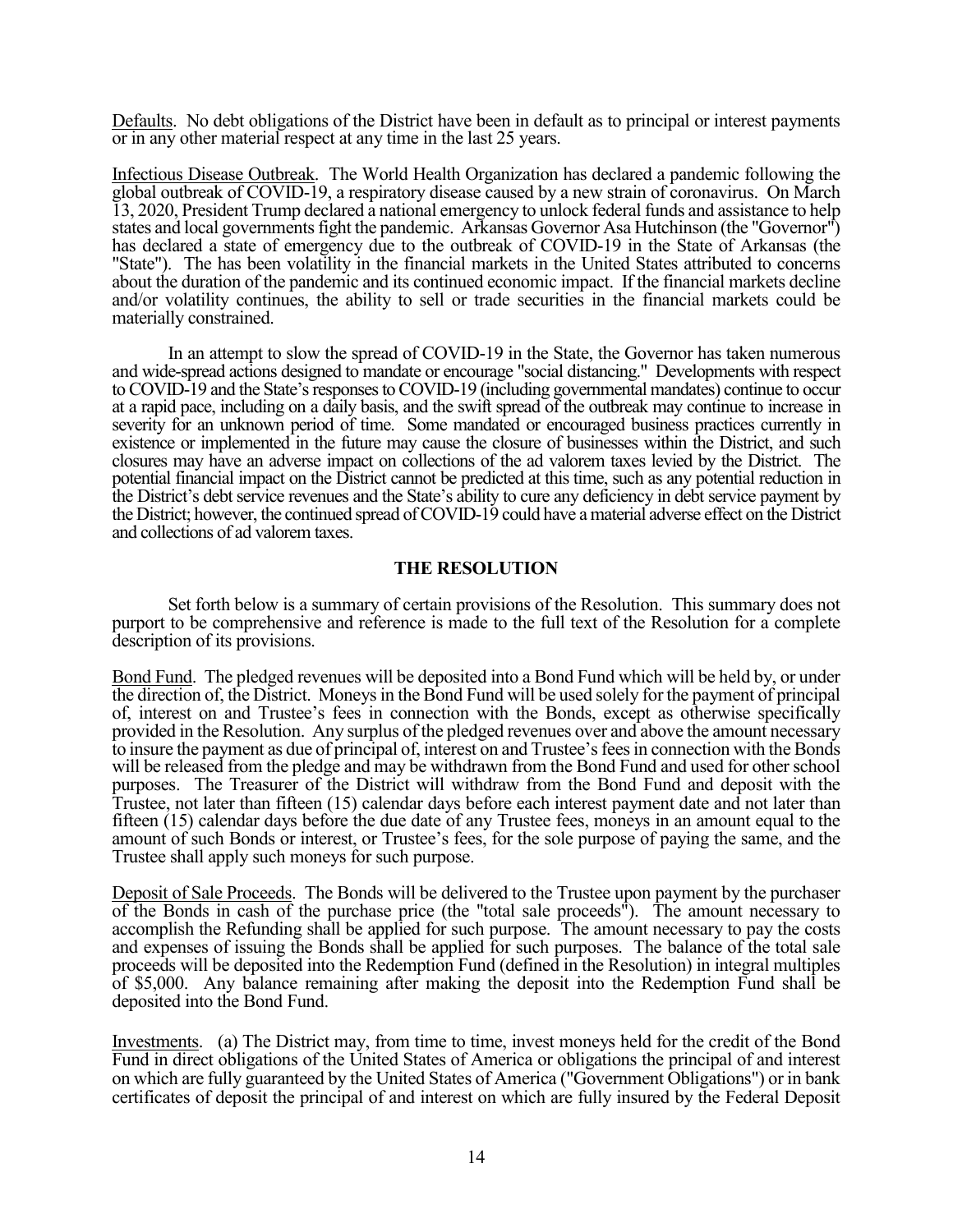Insurance Corporation. The Trustee shall, to the extent practicable, invest moneys held for the credit of the Redemption Fund in Government Obligations.

 (b) Investments shall remain a part of the Fund from which the investment was made. All earnings and profits from investments shall be credited to and all losses charged against, the Fund from which the investment was made.

Trustee. The Trustee was designated by the Underwriter.

 The Trustee shall only be responsible for the exercise of good faith and reasonable prudence in the execution of its trust. The Trustee is not required to take any action for the protection of Bondholders unless it has been requested to do so in writing by the holders of not less than 10% in principal amount of the Bonds then outstanding and offered reasonable security and indemnity against the cost, expenses and liabilities to be incurred therein or thereby.

 The Trustee may resign by giving notice in writing to the Secretary of the Board of Directors. Such resignation shall be effective upon the appointment of a successor Trustee by the District and acceptance of appointment by the successor. If the District fails to appoint a successor Trustee within 30 days of receiving notice of resignation, the Trustee may apply to a court of competent jurisdiction for appointment of a successor. The holders of a majority in principal amount of outstanding Bonds, or the Board of Directors of the District, may at any time, with or without cause, remove the Trustee and appoint a successor Trustee.

Modification of Terms of Bonds. The terms of the Bonds and the Resolution will constitute a contract between the District and the registered owners of the Bonds. The owners of not less than 75% in aggregate principal amount of the Bonds then outstanding have the right, from time to time, to consent to the adoption by the District of resolutions modifying any of the terms or provisions contained in the Bonds or the Resolution; provided, however, there shall not be permitted (a) any extension of the maturity of the principal of or interest on any Bond, or (b) a reduction in the principal amount of any Bond or the rate of interest thereon, or (c) the creation of any additional pledge on the revenues pledged to the Bonds other than as authorized in the Resolution, or (d) a privilege or priority of any Bond or Bonds over any other Bond or Bonds, or (e) a reduction in the aggregate principal amount of the Bonds required for such consent.

Defeasance. When all of the Bonds shall have been paid or deemed paid, the pledge in favor of the Bonds (see **BONDS BEING OFFERED**, Security and Source of Payment, supra) shall be discharged and satisfied. A Bond shall be deemed paid when there shall have been deposited in trust with the Trustee or with another bank or trust company (which other bank or trust company must be a member of the Federal Reserve System), as escrow agent under an escrow deposit agreement requiring the escrow agent to apply the proceeds of the deposit to pay the principal of and interest on the Bond as due at maturity or upon redemption prior to maturity, moneys or Government Securities sufficient to pay when due the principal of and interest on the Bond. If the principal of the Bond is to become due by redemption prior to maturity, notice of such redemption must have been duly given or provided for. "Government Securities" shall mean direct or fully guaranteed obligations of the United States of America, noncallable, maturing on or prior to the maturity or redemption date of the Bond. In determining the sufficiency of a deposit there shall be considered the principal amount of such Government Securities and interest to be earned thereon until their maturity.

Defaults and Remedies. If there is any default in the payment of the principal of or interest on any Bond, or if the District defaults in the performance of any other covenant in the Resolution, the Trustee may, and upon the written request of the owners of not less than 10% in principal amount of the Bonds then outstanding shall, by proper suit compel the performance of the duties of the officials of the District under the Constitution and laws of the State of Arkansas and under the Resolution and protect and enforce the rights of the owners by instituting appropriate proceedings at law or in equity or by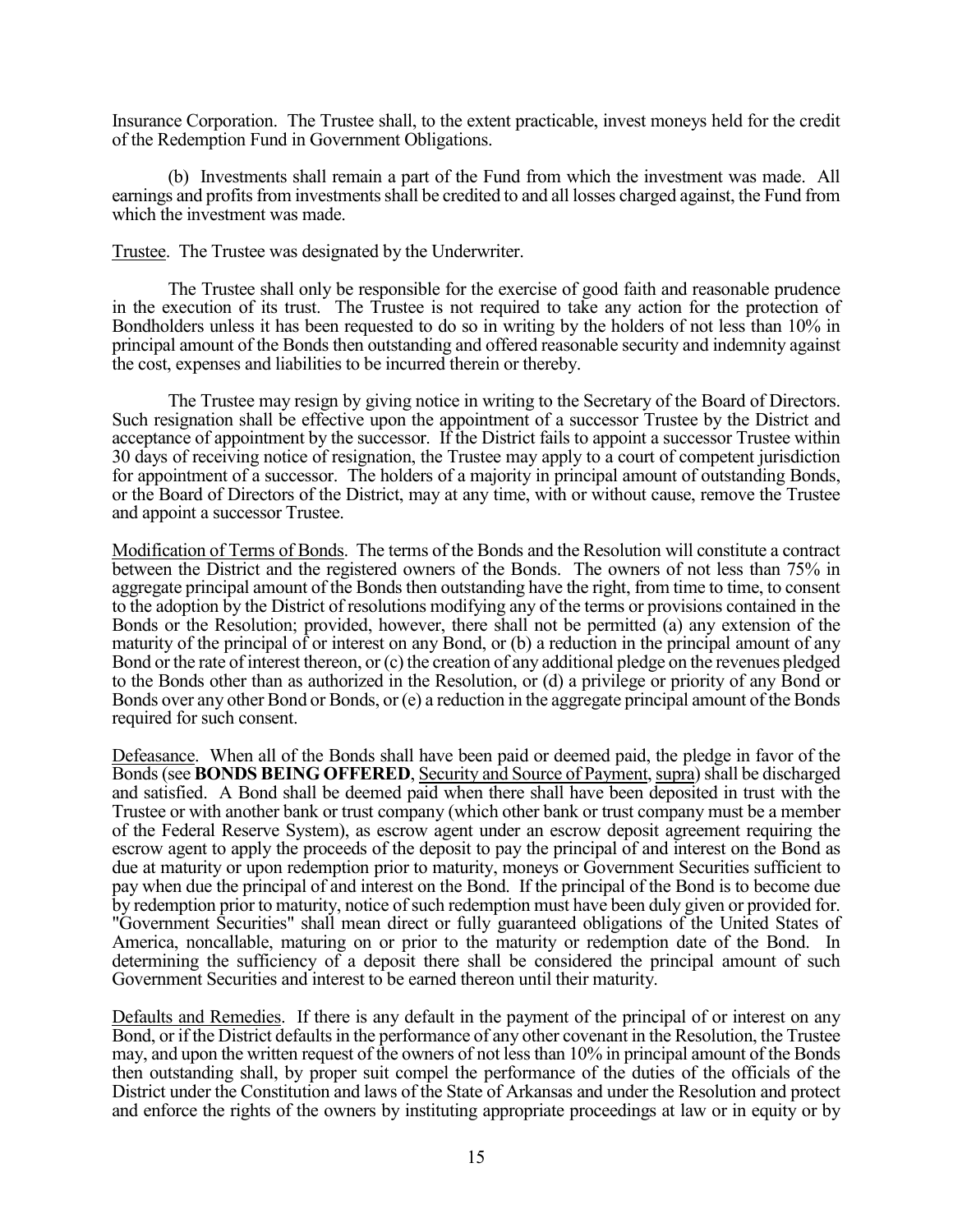other action deemed necessary or desirable by the Trustee. If any default in the payment of principal or interest continues for 30 days the Trustee may, and upon the request of the owners of not less than 10% in principal amount of the then outstanding Bonds shall, declare all outstanding Bonds immediately due and payable together with accrued interest thereon.

 No owner of any Bond shall have any right to institute any suit, action, mandamus or other proceeding in equity or at law for the protection or enforcement of any right under the Bonds or the Resolution or under the Constitution and laws of the State of Arkansas, unless such owner previously shall have given written notice to the Trustee of the default, and unless the owners of not less than 10% in principal amount of the then outstanding Bonds shall have made written request of the Trustee to take action, shall have afforded the Trustee a reasonable opportunity to take such action, and shall have offered to the Trustee reasonable security and indemnity against the cost, expenses and liabilities to be incurred and the Trustee shall have refused or neglected to comply with such request within a reasonable time. No one or more owners of the Bonds shall have any right in any manner by his or their action to affect, disturb or prejudice the security of the Resolution, or to enforce any right thereunder except in the manner provided in the Resolution. All proceedings at law or in equity shall be instituted, had and maintained in the manner provided in the Resolution and for the benefit of all owners of outstanding Bonds. Any individual rights of action are restricted by the Resolution to the rights and remedies therein provided. Nothing shall, however, affect or impair the right of any owner to enforce the payment of the principal of and interest on any Bond at and after the maturity thereof.

 Action may be taken by the Trustee without possession of any Bond, and any such action shall be brought in the name of the Trustee and for the benefits of all the owners of Bonds.

 No delay or omission of the Trustee or any owner of a Bond to exercise any right or power accrued upon any default shall impair any such right or power or be construed to be a waiver of any such default or acquiescence therein, and every power and remedy given to the Trustee and to the owners of the Bonds may be exercised from time to time and as often as may be deemed expedient.

 The Trustee may, and upon the written request of the owners of not less than 10% in principal amount of the Bonds then outstanding shall, waive any default which shall have been remedied before the entry of final judgment or decree in any suit, action or proceeding or before the completion of the enforcement of any other remedy. No such waiver shall extend to or affect any other existing or subsequent default or defaults or impair any rights or remedies consequent thereon.

 There is no requirement that the District furnish periodic evidence as to the absence of default or as to the compliance with the terms of the Bonds, the Resolution or law.

[Remainder of page intentionally left blank]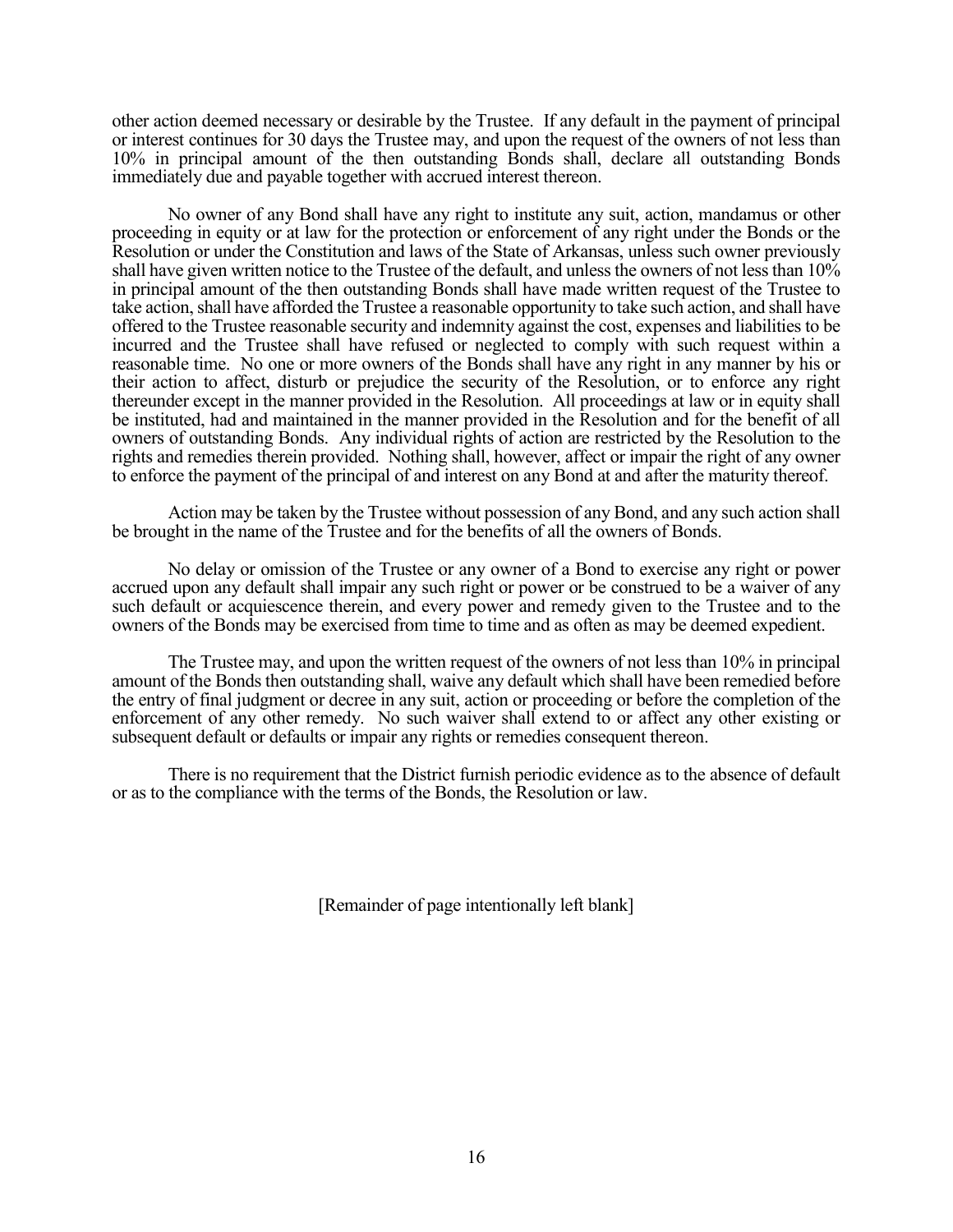# **FINANCIAL INFORMATION**

Sources and Uses of Funds. The following combined summary of Revenues, Expenditures and Fund Balances are taken from the District's 2017, 2018 and 2019 Audits. For complete information concerning the District, please review the actual Audits at www.arklegaudit.gov/.

|                                                                    | 2019        | As of June 30<br>2018 | 2017             |
|--------------------------------------------------------------------|-------------|-----------------------|------------------|
| <b>REVENUES</b>                                                    |             |                       |                  |
| Property taxes                                                     | \$1,630,520 | \$1,587,738           | \$1,551,142      |
| State assistance                                                   | 5,054,295   | 5,269,496             | 5,414,856        |
| Federal assistance                                                 | 55,454      | 63,044                | 34,535           |
| Activity revenues                                                  | 115,484     | 150,541               | 123,704          |
| Investment income                                                  | 39,728      | 2,670                 | 2,590            |
| Other revenues                                                     | 5,682       | 7,790                 | 17,542           |
| <b>Total Revenues</b>                                              | \$6,901,163 | \$7,081,279           | \$7,144,369      |
| <b>EXPENDITURES</b>                                                |             |                       |                  |
| Regular programs                                                   | 3,061,134   | 3,167,493             | 3,136,277        |
| Special education                                                  | 418,019     | 347,320               | 348,448          |
| Workforce education                                                | 146,261     | 153,872               | 171,484          |
| Compensatory education                                             |             |                       |                  |
| programs                                                           | 14,788      | 21,835                | 16,112           |
| Other instructional programs                                       | 178,453     | 151,376               | 172,996          |
| Support services                                                   | 2,884,906   | 3,008,656             | 2,530,880        |
| Activity expenditures                                              | 102,052     | 145,118               | 97,605           |
| Debt Service:                                                      |             |                       |                  |
| Principal retirement                                               | 0           | 0                     | $\theta$         |
| Interest and fiscal charges                                        |             |                       | $\boldsymbol{0}$ |
| <b>Total Expenditures</b>                                          | \$6,805,613 | \$6,995,670           | \$6,473,802      |
| <b>EXCESS OF REVENUES OVER (UNDER)</b><br><b>EXPENDITURES</b>      | \$95,550    | \$85,609              | \$670,567        |
| <b>OTHER FINANCING SOURCES (USES)</b>                              | (702, 235)  | (971,099)             | (401, 314)       |
| <b>EXCESS OF REVENUES AND OTHER</b><br><b>SOURCES OVER (UNDER)</b> |             |                       |                  |
| <b>EXPENDITURES AND OTHER USES</b>                                 | (606, 685)  | (885, 490)            | 269,253          |
| FUND BALANCE, BEGINNING OF YEAR                                    | \$3,577,425 | \$4,462,915           | \$4,193,662      |
| FUND BALANCE, END OF YEAR                                          | 2,970,740   | 3,577,425             | 4,462,915        |

[Remainder of page intentionally left blank]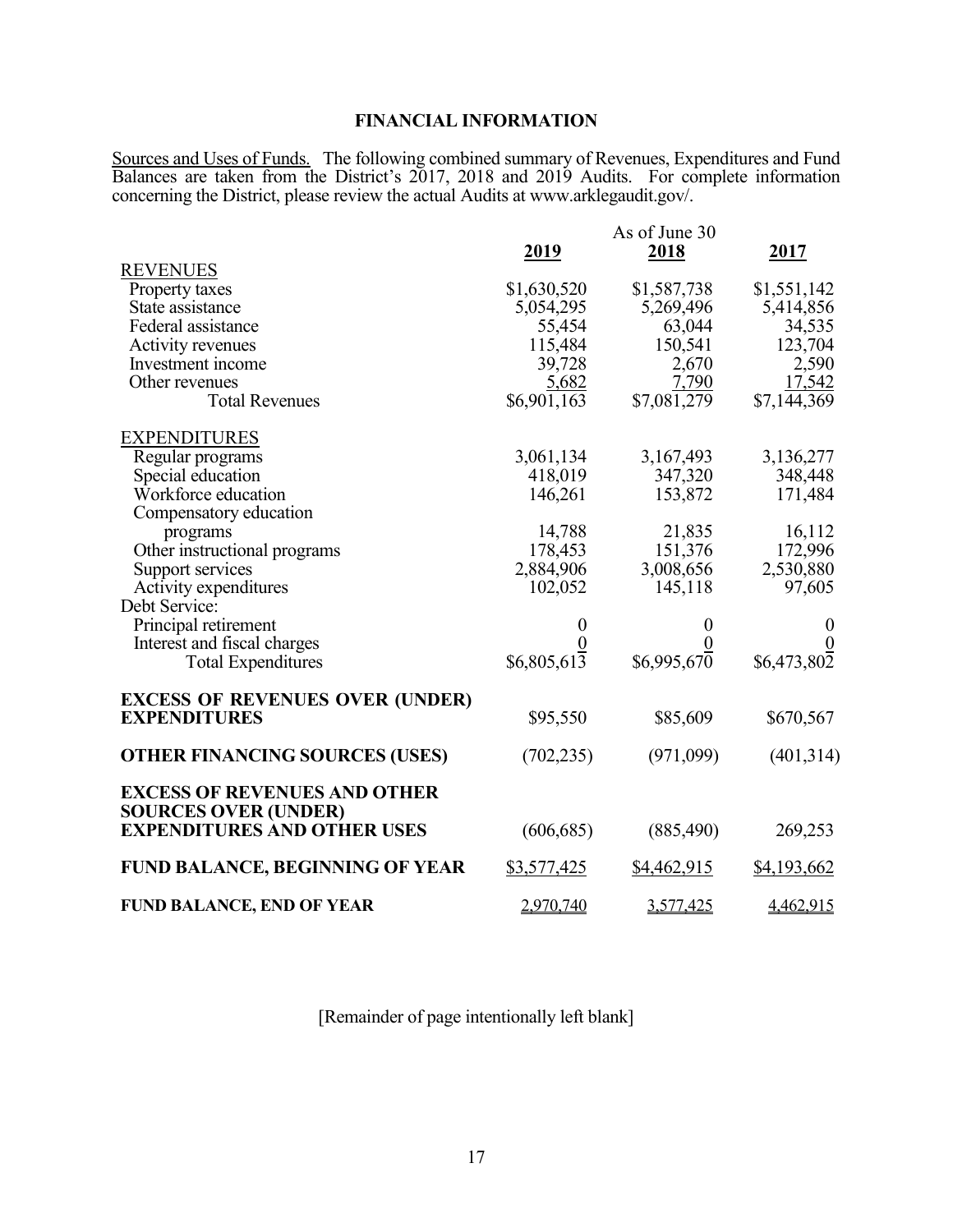Collection of Taxes. Tax collections of the ad valorem tax levied by the District are shown in the following table. School taxes voted at the school election are collected in the next calendar year and normally received by and used by the District during the school fiscal year beginning in such calendar year.

| School  | School      | School        | Rate of Collections      |
|---------|-------------|---------------|--------------------------|
| Year    | Tax Levied  | Tax Collected | (net of collection fees) |
| 2015-16 | \$1,543,975 | \$1,508,900   | 97.73%                   |
| 2016-17 | 1,576,272   | 1,551,142     | 98.41                    |
| 2017-18 | 1,611,253   | 1,587,738     | 98.54                    |
| 2018-19 | 1,619,230   | 1,629,749     | 100.65                   |
| 2019-20 | 1,681,047   | 1,659,190     | 98.70                    |

5-year average rate of collections – 98.82%

Overlapping Ad Valorem Taxes. The ad valorem taxing entities in the State of Arkansas are municipalities, counties, school districts and community college districts. All taxable property located within the boundaries of a taxing entity is subject to taxation by that entity. Thus property within the District is also subject to county ad valorem taxes. Property located within a municipality and/or within a community college district is also subject to taxation by that entity or entities. The ad valorem taxing entities whose boundaries overlap the District and their real estate ad valorem tax rates are:

|                            | <b>Total Tax Rate</b> |
|----------------------------|-----------------------|
| Name of Overlapping Entity | $(in \, mills)$       |
| Crawford County            |                       |

Assessment of Property and Collection of Property Taxes. (a) Under Amendment No. 59 to the Arkansas Constitution, all property is subject to taxation except for the following exempt categories: (i) public property used exclusively for public purposes; (ii) churches used as such; (iii) cemeteries used exclusively as such; (iv) school buildings and apparatus; (v) libraries and grounds used exclusively for school purposes; (vi) buildings, grounds and materials used exclusively for public charity; and (vii) intangible personal property to the extent the General Assembly has exempted it from taxation, provided that it be taxed at a lower rate, or provided for its taxation on a basis other than ad valorem. Amendment No. 59 also authorizes the General Assembly to exempt from taxation the first \$20,000 of value of a homestead of a taxpayer 65 years of age or older.

 Amendment No. 59 provides that, except as otherwise provided therein in connection with the transition period following a county-wide reassessment (see Constitutional Amendment Nos. 59 and  $79$ , infra), (1) residential property used solely as the principal place of residence of the owner shall be assessed in accordance with its value as a residence, (2) land (but not improvements thereon) used primarily for agricultural, pasture, timber, residential and commercial purposes shall be assessed upon the basis of its value for such use, and (3) all other real and tangible personal property subject to taxation shall be assessed according to its value (the Arkansas Supreme Court has held that the unqualified word "value," as used in a prior, substantially identical, constitutional provision, means "current market value").

 (b) Property owned by public utilities and common carriers and "used and/or held for use in the operation of the company . . ." is assessed for tax purposes by the Tax Division of the Arkansas Public Service Commission. A.C.A. § 26-26-1605 provides that the Tax Division "shall assess the property at its true and full market or actual value" and that all utility property of a company, whether located within or without the State of Arkansas, is to be valued as a unit. Annually, the company files a report with the Tax Division. The Tax Division reviews these reports, along with other reports (such as reports to shareholders, the Federal Communications Commission, the Federal Energy Regulatory Commission and the Interstate Commerce Commission), to determine the value of the property. Valuation is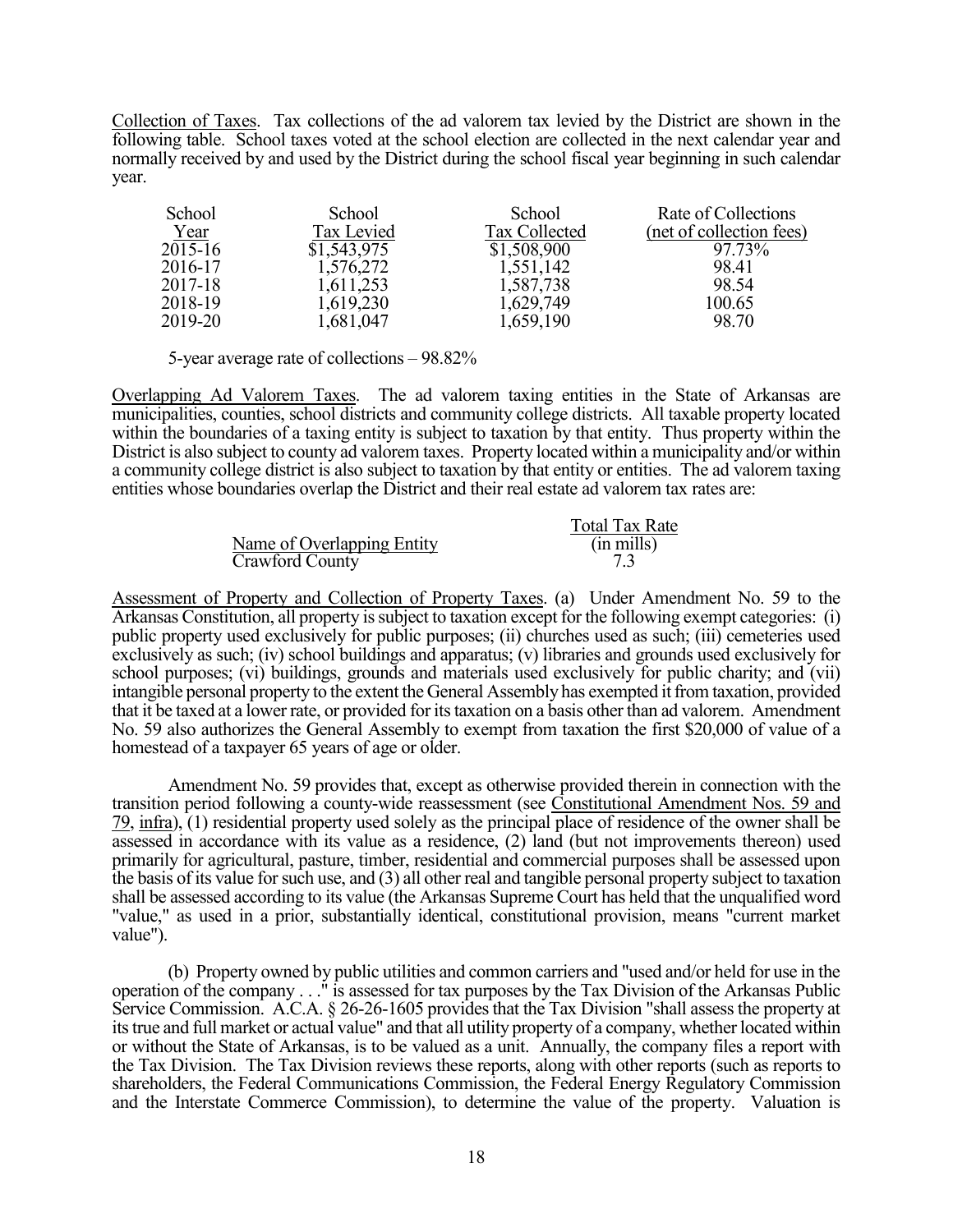currently made on the basis of a formula, as set forth in A.C.A. § 26-26-1607, with consideration given to (i) original cost less depreciation, replacement cost less depreciation or reconstruction cost less depreciation; (ii) market value of capital stock and funded debt; and (iii) capitalization of income. As provided in A.C.A. § 26-26-1611, once the value of a company's property as a unit is determined, the Tax Division removes the value allocable to out-of-state property and assigns the remainder among Arkansas taxing units on the basis of value within each jurisdiction. The Tax Division certifies the assessment to the county assessor who enters the assessment as certified on the county assessment roll. County officials have no authority to change such assessment. See **LEGAL MATTERS**, Legal Proceedings.

 All other property is assessed by the elected assessor of each Arkansas county (or other official or officials designated by law). This includes both real and tangible personal property. Amendment No. 79 to the Arkansas Constitution requires each county to appraise all market value real estate normally assessed by the county assessor at its full and fair value at a minimum of once every five (5) years.

 (c) Amendment No. 79 requires the county assessor (or other official or officials designated by law), after each county-wide reappraisal, to compare the assessed value of each parcel of real property reappraised or reassessed to the prior year's assessed value. If the assessed value of the parcel increased, then the assessed value of that parcel must be adjusted as provided below.

 Subject to subsection (e) below, if the parcel is not the homestead and principal place of residence ("homestead") of a taxpayer, then any increase in the assessed value in the first year after reappraisal cannot be greater than 10% (or 5% if the parcel is the taxpayer's homestead) of the assessed value for the previous year. For each year thereafter, the assessed value shall increase by an additional 10% (or 5% if the parcel is the taxpayer's homestead) of the assessed value for the year preceding the first assessment resulting from reappraisal; however, the increase cannot exceed the assessed value determined by the reappraisal prior to adjustment under Amendment No. 79.

 For property owned by public utilities and common carriers, any annual increase in the assessed value cannot exceed more than 10% of the assessed value for the previous year. The provisions of this subsection (c) do not apply to newly discovered real property, new construction or substantial improvements to real property.

 (d) If a homestead is purchased or constructed on or after January 1, 2001 by a disabled person or by a person over age 65, then that parcel will be assessed based on the lower of the assessed value as of the date of purchase (or construction) or a later assessed value. If a person is disabled or is at least 65 years of age and owns a homestead on January 1, 2001, then the homestead will be assessed based on the lower of the assessed value on January 1, 2001, or a later assessed value. When a person becomes disabled or reaches age 65 on or after January 1, 2001, that person's homestead should thereafter be assessed based on the lower of the assessed value on the person's 65th birthday, on the date the person becomes disabled or a later assessed value. This subsection (d) does not apply to substantial improvements to real property. For real property subject to subsection (e) below, the applicable date in this subsection (d), in lieu of January 1, 2001, is January 1 of the year following the completion of the adjustments to assessed value required in subsection (e).

 (e) If, however, there has been no county-wide reappraisal and resulting assessed value of property between January 1, 1986 and December 31, 2000, then real property in that county is adjusted differently. In that case, the assessor (or other official or officials designated by law) compares the assessed value of each parcel to the assessed value of the parcel for the previous year. If the assessed value of the parcel increases, then the assessed value of the parcel for the year in which the parcel is reappraised or reassessed is adjusted by adding one-third (l/3) of the increase to the assessed value for the year prior to appraisal or reassessment. An additional one-third  $(1/3)$  of the increase is added in each of the next two (2) years.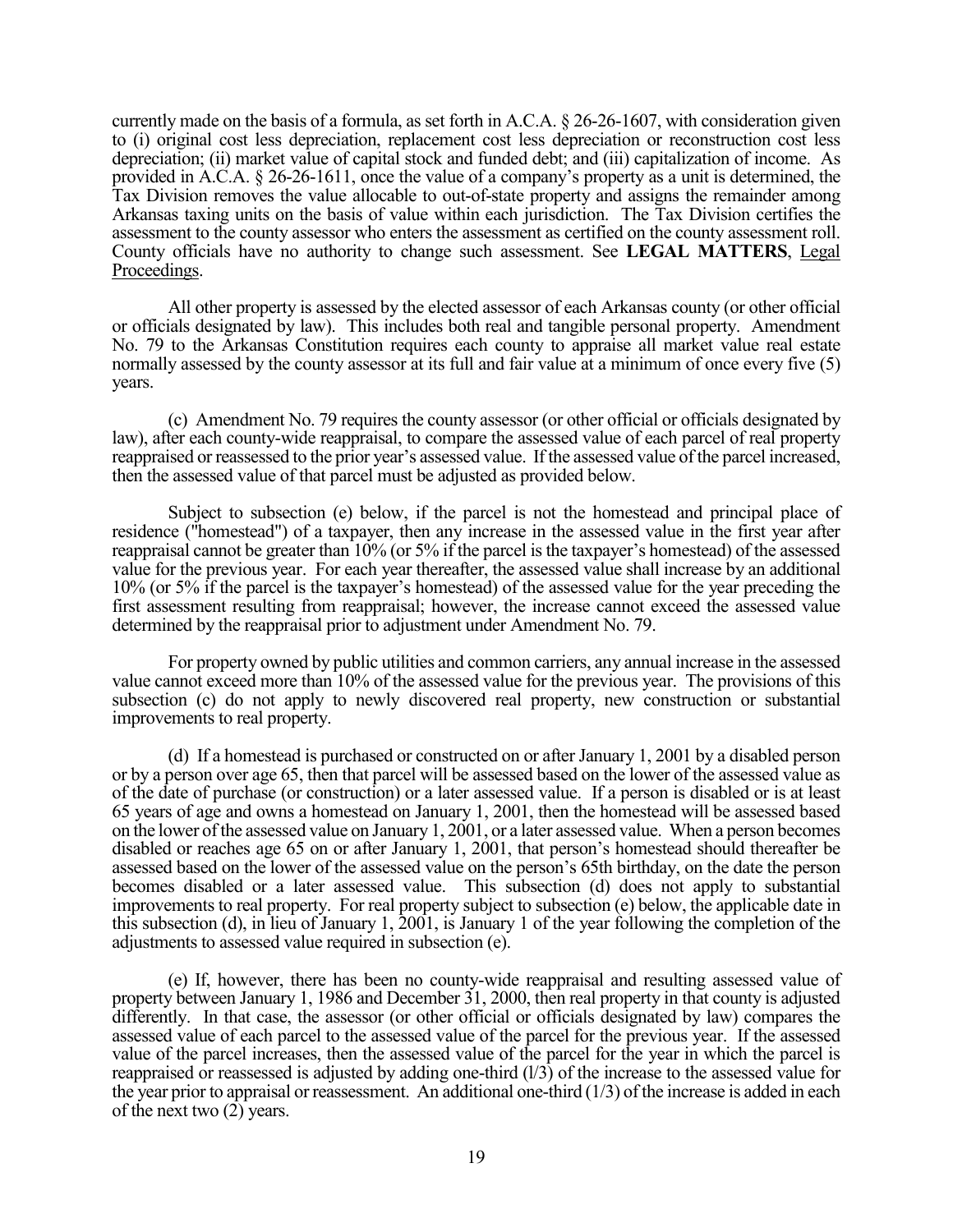The adjustment contemplated by subsection (e) does not apply to the property of public utilities or common carriers. No adjustment will be made for newly discovered real property, new construction or substantial improvements to real property.

 (f) Property is currently assessed in an amount equal to 20% of its value. The percentage can be increased or decreased by the General Assembly.

 The total of the millage levied by each taxing entity (municipalities, counties, school districts and community college districts) in which the property is located is applied against the assessed value to determine the tax owed. The assessed value of taxable property is revised each year and the total millage levied in that calendar year is applied against the assessed value for the calendar year. Assessed value for each year is determined as of January 1 of that year. Tangible personal property, including automobiles, initially acquired after January 1 and before June 1 is required to be assessed in the year of acquisition. Otherwise, only property owned by a taxpayer on January 1 is assessed for that calendar year.

The total taxes levied by all taxing authorities are collected together by the county collector of the county in which the property is located in the calendar year immediately following the year in which levied. Taxes are due and payable between the first business day in March and October 15, inclusive. Taxes not paid by October 15 are delinquent and subject to a 10% penalty. Real estate as to which taxes are delinquent for two successive years is certified to the State Land Commissioner, who offers the property for sale. The proceeds of such sale are distributed among the taxing authorities. Delinquent real property may be redeemed by the taxpayer within two years of the delinquency. Delinquent personal property taxes may be collected by distraint and public sale of the taxpayer's property.

Constitutional Amendment Affecting Personal Property Taxes. At the 1992 general election, a Constitutional amendment was approved which exempts from all personal property taxes items of household furniture and furnishings, clothing, appliances and other personal property used within the home. The effective date of the amendment was January 1, 1993.

Constitutional Amendment Nos. 59 and 79. Prior to the adoption of Amendment No. 59 to the Arkansas Constitution, the Constitution mandated that:

"All property subject to taxation shall be taxed according to its value, that value to be ascertained in such manner as the General Assembly shall direct, making the same equal and uniform throughout the State. No one species of property from which a tax may be collected shall be taxed higher than other species of property of equal value . . . ."

 In the case of Arkansas Public Service Commission v. Pulaski County Board of Equalization, 266 Ark. 64, 582 S.W.2d 942 (June 25, 1979), the Supreme Court of Arkansas held that the then current assessment process, as prescribed by certain legislation and administrative regulations, was in violation of the Constitutional mandate in that (1) it provided for the assessment of certain property on the basis of "use value" as opposed to market value, (2) it did not provide for equal and uniform assessments throughout the State and (3) it provided for assessments based on past, as opposed to current, market values. The Court ordered a statewide reassessment to bring the assessments into conformity with the constitutional requirements. It was provided that the reassessment would be completed over a five year period, with 15 of the 75 counties in the State to be reassessed each year. The reassessment was accomplished in calendar years 1981 through 1985.

 Legislative studies indicated that the effect of the Court-ordered reassessment would be to substantially increase real estate assessments in most or all counties of the State, with the result being, if tax rates remained the same, to substantially increase real estate taxes. The Arkansas General Assembly submitted to the electors of the State a proposed Constitutional amendment designed to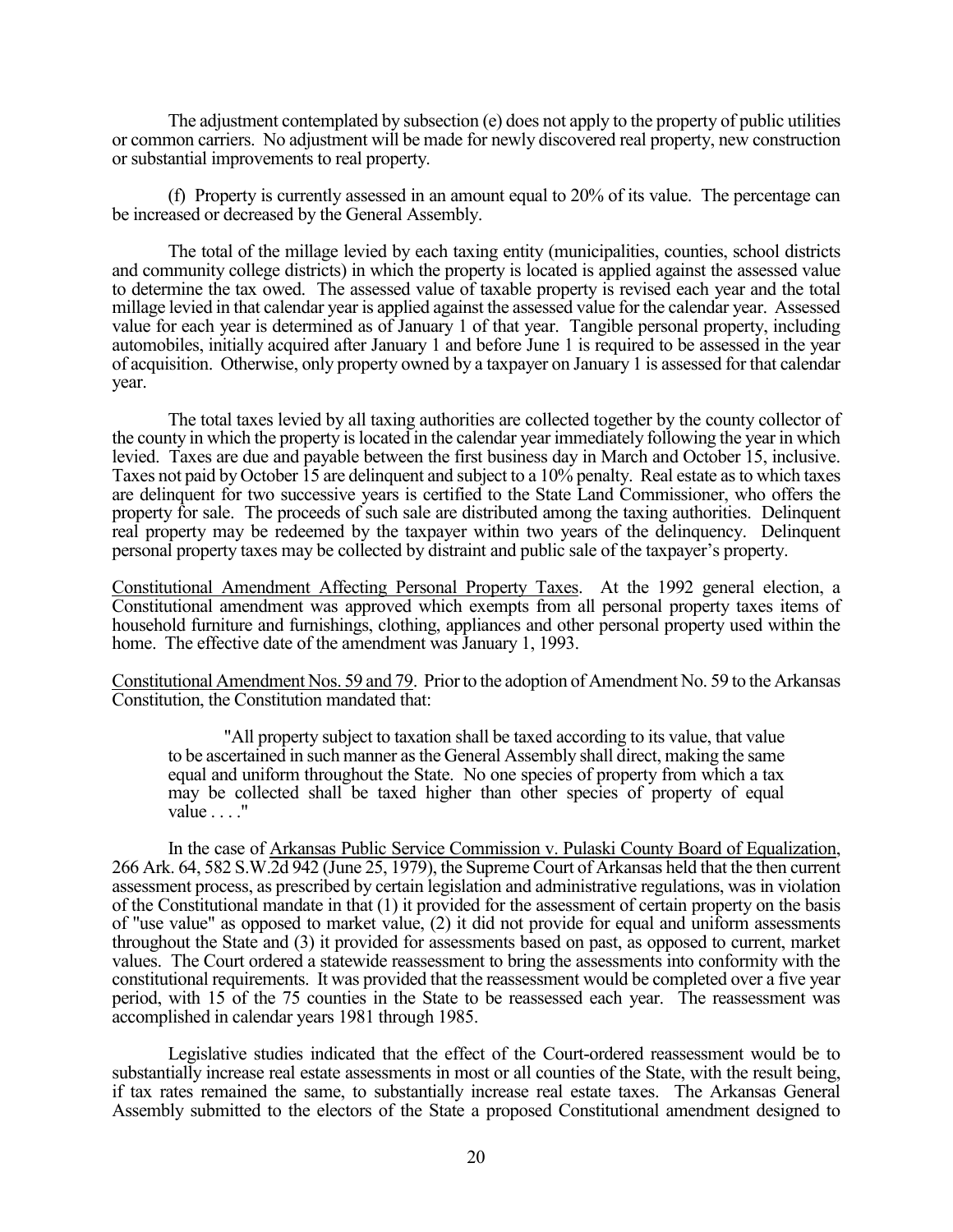prevent the substantial tax increase that would otherwise result from the reassessment. The proposed Amendment was approved at the 1980 General Election and is now Amendment No. 59 to the Arkansas Constitution.

 At the 2000 general election, Constitutional Amendment No. 79 was adopted by a majority of the voters and went into effect on January 1, 2001. Among other things, Amendment No. 79 allows for an annual state credit against ad valorem property tax on a homestead in the amount of not less than \$300. The credit must not be applied in a manner that would impair a bondholder's interest in ad valorem debt service revenues.

 Amendment No. 59 provides that whenever a county-wide reassessment results in an increase of assessed value of 10% or more, the tax rate of each taxing unit on property located in that county is to be adjusted as provided in the Amendment. The year in which the reassessment is completed is designated the "Base Year." The assessed valuation for the Base Year is based on the reassessment. Amendment No. 79 requires that rollback adjustments under Amendment No. 59 be determined after the adjustments are made to assessed value under Amendment No. 79. See **FINANCIAL INFORMATION**, Assessment of Property and Collection of Property Taxes.

 The tax rate applicable to other real property is computed by (1) deducting from the Base Year assessed value of the real estate the assessed value of newly-discovered real estate and new construction and improvements to real property to arrive at the reassessed value of previously assessed real property, (2) determining the tax rate necessary to produce from the previously assessed real property (on the basis of the Base Year assessment) the same amount of revenues produced from such property in the Base Year (on the basis of the last previous assessed value and the tax rate applicable to collections in the Base Year), and (3) either (a) fixing the tax rate determined in (2) as the tax rate for the real property, including newly-discovered real property and new construction and improvements to real estate, or (b) if the tax rate so fixed would produce less than 110% of the revenues from real estate produced in the Base Year, increasing the tax rate in an amount sufficient to produce such 110% of revenues.

 The General Assembly, in Act No. 848 of 1981, implemented the procedures of Amendment No. 59. A.C.A. § 26-26-404, provides that the computation is to be made separately for each tax source or millage levy (in the case of the school districts this would require separate computations for operation and maintenance millage and debt service millage), with the new tax rate for each millage levy to be rounded up to the nearest  $1/10$  mill. In the case of debt service millage, the tax rate as so adjusted will continue as the continuing annual tax rate until retirement of the bonds to which pledged. The adjusted rate for operation and maintenance millage would be subject to change at each annual school election in accordance with law.

 Amendment No. 79 provides that the tax rate for personal property and property of public utilities and regulated carriers should be the same as that for real property. Personal property rates currently not equal to real property rates should be reduced to the level of the real property rate unless a higher rate is "necessary to provide a level of income sufficient to meet the current requirements of all principal, interest, paying agent fees, reserves, and other requirements" of a bond issue.

Amendment No. 59 contains the following specific provision in regard to debt service millage:

"The General Assembly shall, by law, provide for procedures to be followed with respect to adjusting ad valorem taxes or millage pledged for bonded indebtedness purposes, to assure that the adjusted or rolled-back rate of tax or millage levied for bonded indebtedness purposes will, at all times, provide a level of income sufficient to meet the current requirements of all principal, interest, Paying Agent's fees, reserves, and other requirements of the bond indenture."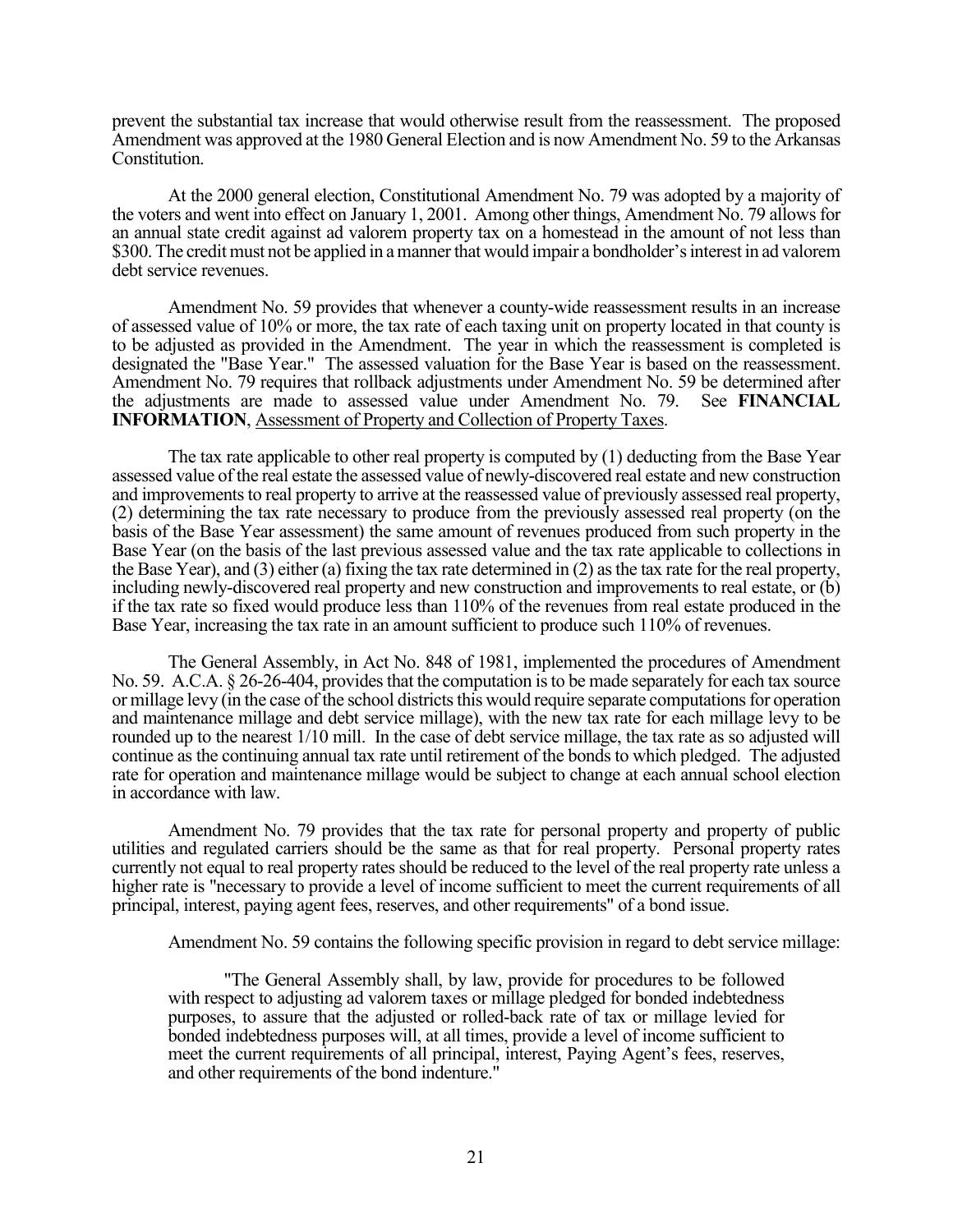A.C.A. § 26-26-402(b) provides:

"If it is determined that the adjustment or rollback of millages as provided for herein will render income from millages pledged to secure any bonded indebtedness insufficient to meet the current requirements of all principal, interest, paying agent fees, reserves and other requirements of a bond indenture any such pledged millage shall be rolled back or adjusted only to a level which will produce at least a level of income sufficient to meet the current requirements of all principal, interest, paying agent fees, reserves, and other requirements of the bond indenture."

 If the assessed value of all classes of taxable property located in a school district remain at the same level, without increase or decrease, and the total school tax rates applicable to real and personal property remain constant, then the annual revenues derived from taxable real and personal property will be the same in each year. This would be true of annual revenues available for debt service on bonds, as well as other annual revenues of the district.

Major Taxpayers. Based on the 2019 assessment, the top ten taxpayers within the boundaries of the District are:

|                                |                       | Percentage of District's       |
|--------------------------------|-----------------------|--------------------------------|
| Name of Taxpayer               | <b>Assessed Value</b> | Assessed Value $(\frac{6}{6})$ |
| $Corelogic*$                   | \$8,104,802           | 16.46                          |
| Southwestern Electric Power Co | 2,467,663             | 5.01                           |
| Wells Fargo                    | 1,693,845             | 3.44                           |
| Arkansas Valley Electric Coop  | 1,499,553             | 3.05                           |
| Lereta Mr Cooper               | 742,667               | 1.51                           |
| Mortgage Clearing              | 560,545               | 1.14                           |
| Southwestern Bell Telephone Co | 291,791               | 0.59                           |
| Verizon Wireless Tennessee     | 226,700               | 0.46                           |
| Fite Properties LLC            | 208,102               | 0.42                           |
| AT&T Mobility LLC              | 187,194               | 0.38                           |
|                                |                       |                                |

\*Tax servicing company; assessed value represents total of all real estate and personal property in the District serviced by the company.

## **LEGAL MATTERS**

Litigation Over State Funding for Schools. In an Order issued November 9, 1994, the Honorable Annabelle C. Imber held that the existing state funding system for public education violated the equal protection provision of the Arkansas Constitution and violated Article 14, § 1 of the Arkansas Constitution by "failing to provide a general, suitable and efficient system of free public education." Lake View School Dist. No. 15 of Phillips County, Arkansas v. Jim Guy Tucker, Case No. 92-5318 (1994). **After years of litigation and legislation, the Arkansas Supreme Court concluded (on May 31, 2007) that the system of public school financing was now in constitutional compliance.**

 At the 1996 general election, a Constitutional Amendment was passed ("Amendment No. 74") which establishes a statewide 25-mill property tax minimum for maintenance and operation of the public schools (the "Uniform Rate of Tax"). The Uniform Rate of Tax replaces that portion of local school district ad valorem taxes available for maintenance and operation. The Uniform Rate of Tax is to be collected in the same manner as other school property taxes, but the revenues generated from the Uniform Rate of Tax are remitted to the State Treasurer for distribution to the school districts.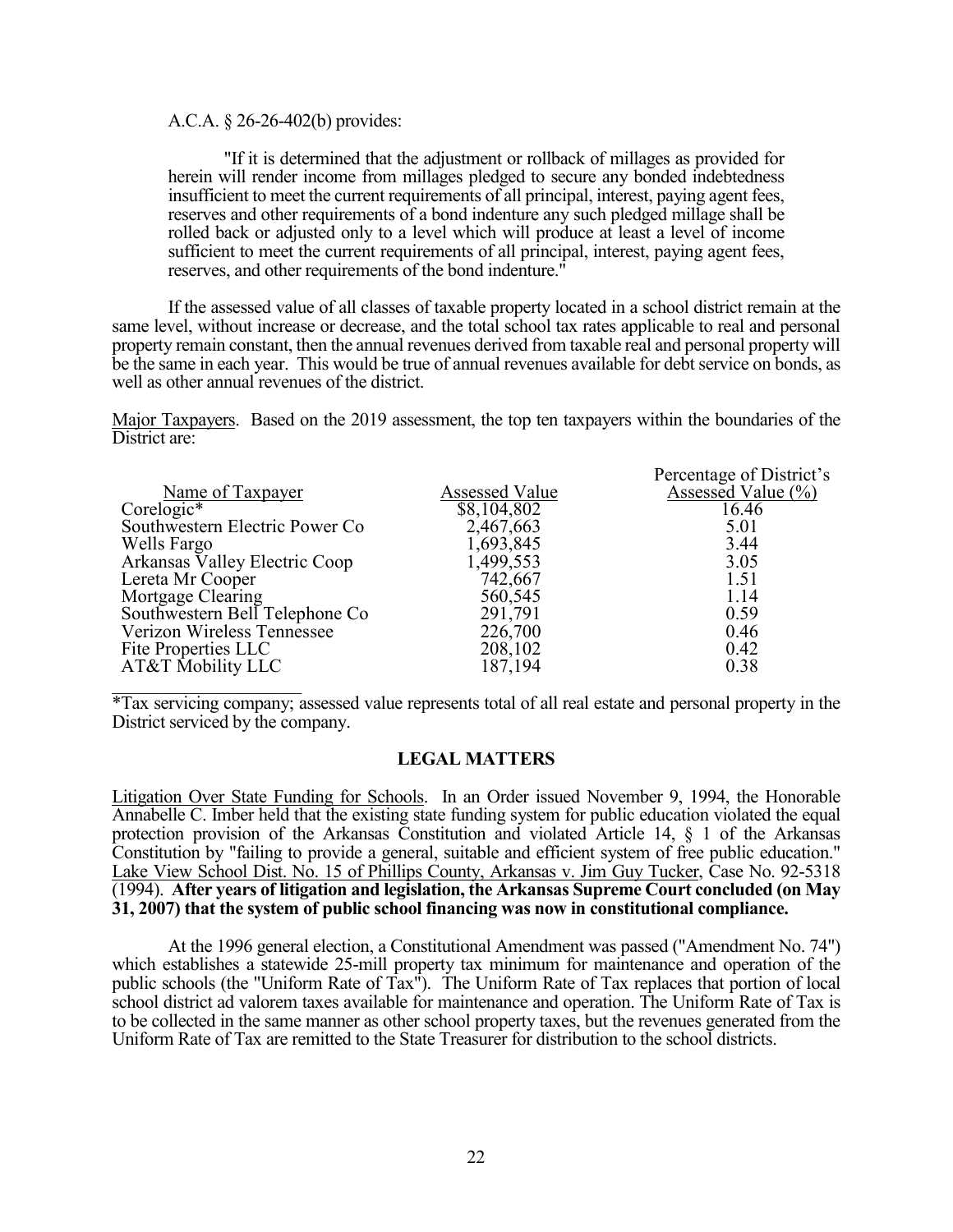Legal Proceedings. No litigation is pending, or to the best knowledge of the District threatened, questioning the existence of the District, its boundaries, the assessed value of taxable property located within the District, any taxes levied by the District, the title of any member of the Board of Directors to his office, or questioning the authority of the District to issue the Bonds or any proceedings relating thereto.

Legal Opinion. Issuance of the Bonds is subject to the unqualified approving opinion of Bond Counsel to the effect that the Bonds have been lawfully issued under the Constitution and laws of the State of Arkansas and constitute valid, binding and enforceable obligations of the District.

Tax Exemption. In the opinion of Bond Counsel, under existing law, the interest on the Bonds is exempt from Arkansas income tax and from property taxes.

 Also, in the opinion of Bond Counsel, interest on the Bonds under existing law (a) is excludable from gross income for federal income tax purposes, and (b) is not an item of tax preference for purposes of the federal alternative minimum tax. The opinion set forth above is subject to the condition that the District comply with all requirements of the Code that must be satisfied subsequent to the issuance of the Bonds in order that interest thereon be (or continue to be) excludable from gross income for federal income tax purposes. These requirements generally relate to arbitrage and the use of the proceeds of the Bonds. Failure to comply with certain of such requirements could cause the interest on the Bonds to be so included in gross income retroactive to the date of issuance of the Bonds. The District has covenanted to comply with all such requirements.

 Prospective purchasers of the Bonds should be aware that (i) with respect to insurance companies subject to the tax imposed by Section 831 of the Code, Section  $832(b)(5)(B)(i)$  reduces the deduction for loss reserves by 15 percent of the sum of certain items, including interest on the Bonds, (ii) interest on the Bonds earned by certain foreign corporations doing business in the United States could be subject to a branch profits tax imposed by Section 884 of the Code, (iii) passive investment income including interest on the Bonds may be subject to federal income taxation under Section 1375 of the Code for Subchapter S corporations that have Subchapter C earnings and profits at the close of the taxable year if greater than 25% of the gross receipts of such Subchapter S corporation is passive investment income, and (iv) Section 86 of the Code requires recipients of certain Social Security and certain Railroad Retirement benefits to take into account in determining gross income, receipts or accruals of interest on the Bonds.

 Prospective purchasers of the Bonds should be further aware that Section 265 of the Code denies a deduction for interest on indebtedness incurred or continued to purchase or carry the Bonds or, in the case of a financial institution, that portion of a holder's interest expense allocated to interest on the Bonds, except with respect to certain financial institutions (within the meaning of Section 265(b)(5) of the Code).

 An exception allows a deduction of certain interest expense allocable to "qualified tax-exempt obligations." Under the Code, the term includes any obligation which (1) is not a "private activity bond" within the meaning of the Code (excluding from that term "qualified  $501(c)(3)$  bonds"), (2) is issued by an issuer (and subordinate entities) which reasonably anticipates to issue not more than \$10,000,000 of tax-exempt obligations (other than private activity bonds (excluding from that term "qualified  $501(c)(3)$ ) bonds" under Section 145 of the Code)) during the calendar year, and (3) is so designated by the issuer.

The District has designated the Bonds as "qualified tax-exempt obligations" and has covenanted not to use the proceeds of the Bonds in a manner which would cause the Bonds to be "private activity bonds," and has represented that the District and its subordinate entities have not and do not expect to issue more than \$10,000,000 of such tax-exempt obligations during calendar year 2020.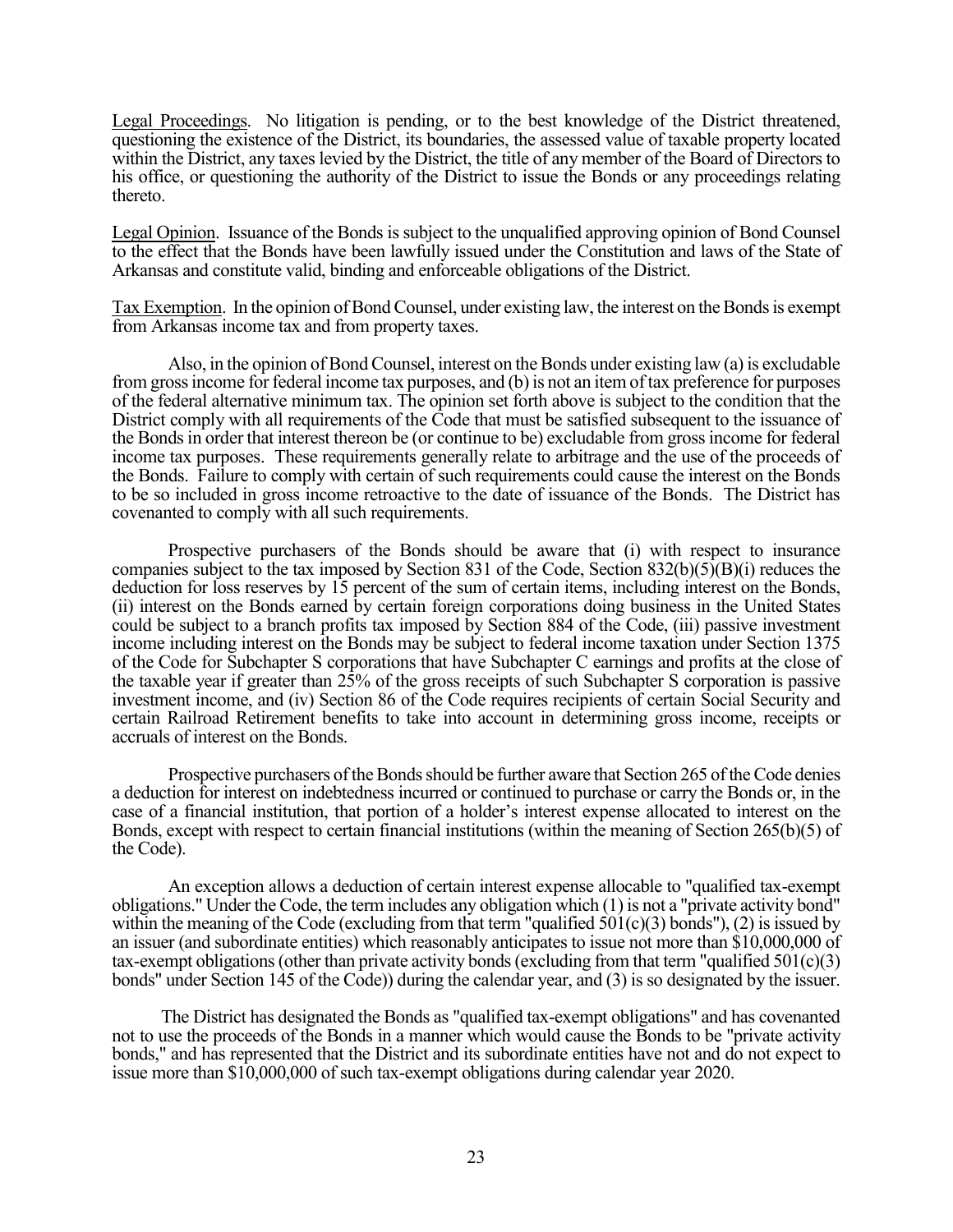Prospective purchasers of the Bonds should also be aware that A.C.A. § 26-51-431(b) states that Section 265(a) of the Internal Revenue Code is adopted for the purpose of computing Arkansas individual income tax liability. Subsection (c) provides that in computing Arkansas corporation income tax liability, no deduction shall be allowed for interest "on indebtedness incurred or continued to purchase or carry obligations the interest on which is wholly exempt from the taxes imposed by Arkansas law." On December 8, 1993, the Arkansas Department of Finance and Administration Revenue Division issued Revenue Policy Statement 1993-2, which provides in part:

Financial institutions may continue to deduct interest on indebtedness incurred or continued to purchase or carry obligations which generate tax-exempt income to the same extent that the interest was deductible prior to the adoption of Section 17 of Act 785 of 1993 (A.C.A. § 26-51-431(b) and (c)).

As shown on the cover page of this Official Statement, certain of the Bonds are being sold at an original issue discount (collectively, the "Discount Bonds"). The difference between the initial public offering prices, as set forth on the cover page, of such Discount Bonds and their stated amounts to be paid at maturity constitutes original issue discount treated as interest which is excluded from gross income for federal income tax purposes, as described above.

 The amount of original issue discount which is treated as having accrued with respect to such Discount Bond is added to the cost basis of the owner in determining, for federal income tax purposes, gain or loss upon disposition of such Discount Bond (including its sale, redemption, or payment at maturity). Amounts received upon disposition of such Discount Bond which are attributable to accrued original issue discount will be treated as tax-exempt interest, rather than as taxable gain, for federal income tax purposes.

 Original issue discount is treated as compounding semiannually, at a rate determined by reference to the yield to maturity of each individual Discount Bond, on days which are determined by reference to the maturity date of such Discount Bond. The amount treated as original issue discount on such Discount Bond for a particular semiannual accrual period is equal to the product of (i) the yield of maturity for such Discount Bond (determined by compounding at the close of each accrual period) and (ii) the amount which would have been the tax basis of such Discount Bond at the beginning of the particular accrual period if held by the original purchaser, less the amount of any interest payable for such Discount Bond during the accrual period. The tax basis is determined by adding to the initial public offering price on such Discount Bond the sum of the amounts which have been treated as original issue discount for such purposes during all prior periods. If such Discount Bond is sold between semiannual compounding dates, original issue discount which would have been accrued for that semiannual compounding period for federal income tax purposes is to be apportioned in equal amounts among the days in such compounding period.

 Owners of the Discount Bonds should consult their tax advisors with respect to the determination and treatment of original issue discount accrued as of any date and with respect to the state and local tax consequences of owning a Discount Bond.

 As shown on the cover page of this Official Statement, certain of the Bonds are being sold at a premium (collectively, the "Premium Bonds"). An amount equal to the excess of the issue price of a Premium Bond over its stated redemption price at maturity constitutes premium on such Premium Bond. An initial purchaser of a Premium Bond must amortize any premium over such Premium Bond's term using constant yield principles, based on the purchaser's yield to maturity (or, in the case of Premium Bonds callable prior to their maturity, by amortizing the premium to the call date, based on the purchaser's yield to the call date and giving effect to the call premium). As premium is amortized, the amount of the amortization offsets a corresponding amount of interest for the period and the purchaser's basis in such Premium Bond is reduced by a corresponding amount resulting in an increase in the gain (or decrease in the loss) to be recognized for federal income tax purposes upon a sale or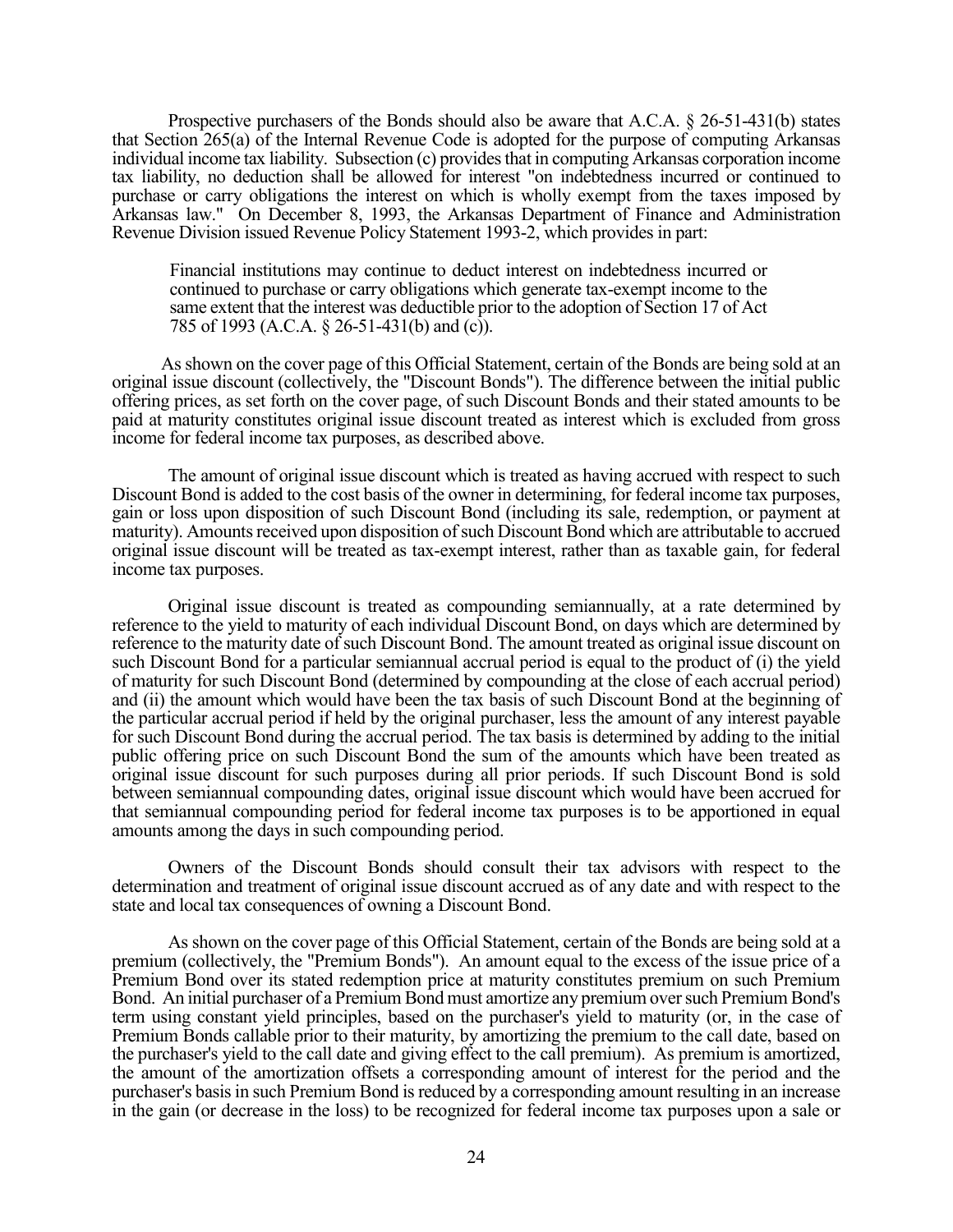disposition of such Premium Bond prior to its maturity. Even though the purchaser's basis may be reduced, no federal income tax deduction is allowed. Purchasers of the Premium Bonds should consult their tax advisors with respect to the determination and treatment of premium for federal income tax purposes and with respect to the state and local tax consequences of owning a Premium Bond.

 Current and future legislative proposals, if enacted into law, clarification of the Code or court decisions may cause interest on the Bonds to be subject, directly or indirectly, in whole or in part, to federal income taxation or otherwise prevent holders of the Bonds from realizing the full current benefit of the tax status of such interest. On December 20, 2017, Congress passed The Tax Cuts and Jobs Act (the "Tax Legislation"), which, for tax years beginning after December 31, 2017, among other things, significantly changes the income tax rates for individuals and corporations, modifies the current provisions relative to the federal alternative minimum tax on individuals and eliminates the federal alternative minimum tax for corporations. The President signed the Tax Legislation on December 22, 2017. The Tax Legislation or the introduction or enactment of any other legislative proposals or clarification of the Code or court decisions may affect, perhaps significantly, the market price for, or marketability of, the Bonds. Prospective purchasers of the Bonds should consult their own tax advisors regarding any proposed or enacted federal or state tax legislation (including particularly, without limitation, the Tax Legislation), regulations or litigation, as to which Bond Counsel expresses no opinion.

Non-Litigation Certificate. Upon delivery of the Bonds the District will furnish a certificate to the effect that no litigation not described in the Official Statement is then pending which would affect the validity of or security for the Bonds.

Official Statement Certificate. Upon delivery of the Bonds, the District will furnish a certificate to the effect that the Official Statement does not contain any untrue statement of a material fact or omits to state a material fact required to be stated therein to make the statements therein, in the light of the circumstances under which they were made, not misleading.

# **CONTINUING DISCLOSURE CERTIFICATE**

 The following is a summary of certain provisions of the Continuing Disclosure Certificate, which will be executed by the District.

Purpose of the Continuing Disclosure Certificate. The Continuing Disclosure Certificate describes the District's continuing obligation to provide certain financial and other information with respect to the Bonds, and is for the benefit of the Beneficial Owners of the Bonds.

Provision of Annual Financial Information and Operating Data. The District has agreed to provide within ninety (90) days after the end of the District's fiscal year, its Annual Financial Report ("AFR"). The AFR will include, among other things, the information contained under **DESCRIPTION OF THE SCHOOL DISTRICT**, Assessed Valuation, **DEBT STRUCTURE**, Outstanding Indebtedness, **DEBT STRUCTURE**, Debt Service Schedule and Coverage, **FINANCIAL INFORMATION**, Sources and Uses of Funds, and **FINANCIAL INFORMATION**, Collection of Taxes. The District will also provide its audit within ninety (90) days after the audit has been completed and received by the District. The annual financial statements shall be prepared using accounting practices prescribed by A.C.A. § 10-4-413 as it may be amended from time to time, or any successor statute, and shall be audited by the Legislative Joint Auditing Committee, Division of Legislative Audit of the State of Arkansas, or by an independent certified public accountant. The District shall also provide, not later than ninety (90) days after the end of the District's fiscal year, its LEA Financial Report. Additionally, the District will provide timely notice of the occurrence of listed events relating to the Bonds as hereinafter described. The District has agreed to provide this information in an effort to comply with Rule 15c2-12 of the Securities and Exchange Commission, as the same may be amended from time to time (the "Rule").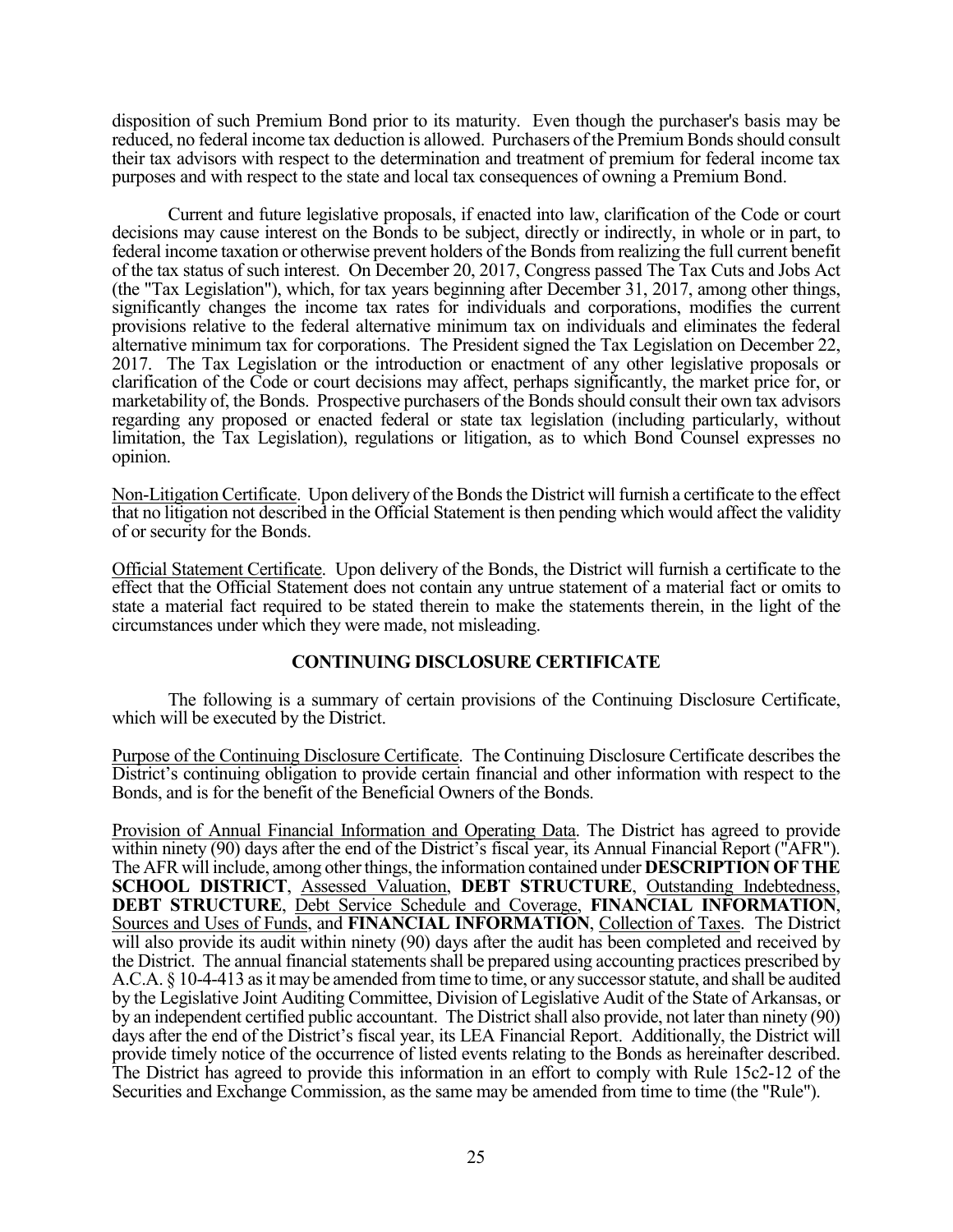Any or all of the foregoing information may be incorporated by reference from other documents, including official statements of debt issues with respect to the District that are available to the public on the Municipal Securities Rulemaking Board ("MSRB") website or filed with the Securities and Exchange Commission.

Notice of Listed Events. The District agrees that it will furnish to the MSRB, not later than ten (10) business days after the occurrence of such event, notice of any of the following events with respect to the Bonds:

- (a) principal and interest payment delinquencies;
- (b) non-payment related defaults, if material;
- (c) unscheduled draws on debt service reserves reflecting financial difficulties;
- (d) unscheduled draws on credit enhancements reflecting financial difficulties;
- (e) substitution of credit or liquidity providers, or their failure to perform;

(f) adverse tax opinions, the issuance by the Internal Revenue Service of proposed or final determinations of taxability, Notices of Proposed Issue (IRS Form 5701-TEB) or other material notices or determinations with respect to the tax status of the security, or other material events affecting the taxexempt status of the security;

- (g) modifications to rights of security holders, if material;
- (h) bond calls, if material;
- (i) defeasances and tender offers;
- (j) release, substitution, or sale of property securing repayment of the securities, if material;
- (k) rating changes;
- (l) bankruptcy, insolvency, receivership or similar event of the obligated person;

(m) the consummation of a merger, consolidation or acquisition involving an obligated person or the sale of all or substantially all of the assets of the obligated person, other than in the ordinary course of business, the entry into a definitive agreement to undertake such action or the termination of a definitive agreement relating to any such actions, other than pursuant to its terms, if material;

(n) appointment of a successor or additional trustee or the change of name of a trustee, if material;

(o) incurrence of a Financial Obligation (as defined below) of the obligated person, if material, or agreement to covenants, events of default, remedies, priority rights, or other similar terms of a Financial Obligation of the obligated person, any of which affect security holders, if material; and

(p) default, event of acceleration, termination event, modification of terms, or other similar events under the terms of a Financial Obligation of the obligated person, any of which reflect financial difficulties.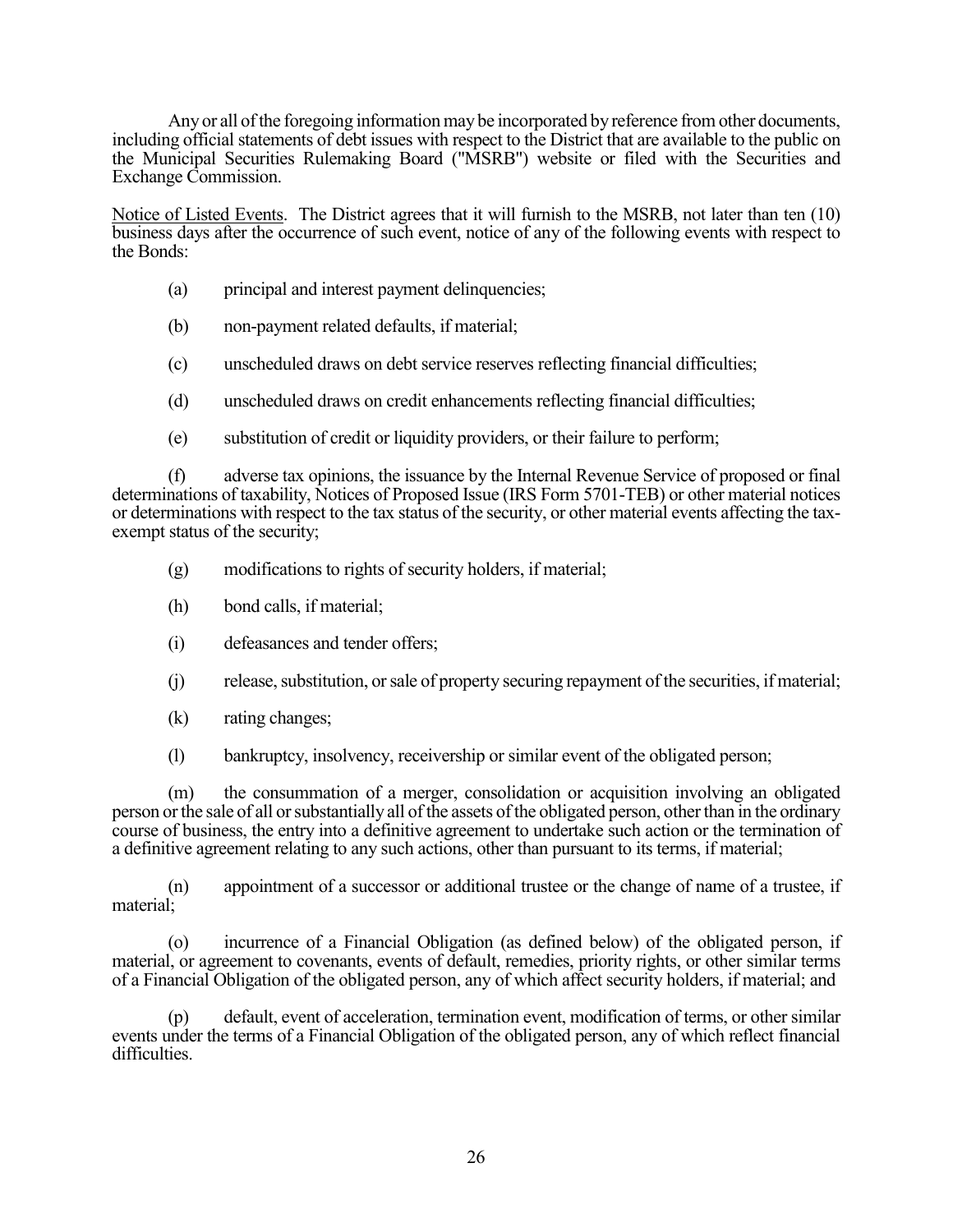"Financial Obligation" is defined as a (i) debt obligation; (ii) derivative instrument entered into connection with, or pledged as security or a source of payment for, an existing or planned debt obligation; or (iii) guarantee of (i) or (ii). The term Financial Obligation does not include municipal securities as to which a final official statement has been filed with the MSRB pursuant to the Rule.

 The District further agrees that it will furnish to the MSRB notice of any failure of the District to provide the annual financial information or operating data required hereunder on or before the date specified.

District to Disseminate Information and Notices. The District agrees to disseminate the AFR to the MSRB, and to disseminate any notice of a listed event specified above to the MSRB.

Amendment; Waiver. Notwithstanding any other provision of the Continuing Disclosure Certificate, the District may amend the Continuing Disclosure Certificate, and any provision of the Continuing Disclosure Certificate may be waived, provided that the following conditions are satisfied:

(a) If the amendment or waiver relates to the provisions of Sections  $3(A)$ , 4, or  $5(A)$  of the Continuing Disclosure Certificate, it may only be made in connection with a change in circumstances that arises from a change in the identity, nature or status of an obligated person with respect to the Bonds, or the type of business conducted;

 (b) The undertaking, as amended or taking into account such waiver, would, in the opinion of nationally recognized bond counsel, have complied with the requirements of the Rule at the time of the original issuance of the Bonds, after taking into account any amendments or interpretations of the Rule, as well as any change in circumstances; and

 (c) The amendment or waiver either (i) is approved by the owners of the Bonds in the same manner as provided in the Resolution for amendments to the Resolution with the consent of owners, or (ii) does not, in the opinion of nationally recognized bond counsel, materially impair the interests of the owners or Beneficial Owners of the Bonds.

 In the event of any amendment or waiver of a provision of the Continuing Disclosure Certificate, the District shall describe such amendment in the next AFR, and shall include, as applicable, a narrative explanation of the reason for the amendment or waiver and its impact on the type (or in the case of a change of accounting principles, on the presentation) of financial information or operating data being presented by the District. In addition, if the amendment relates to the accounting principles to be followed in preparing financial statements, (i) notice of such change shall be given in the same manner as for a Listed Event under the Continuing Disclosure Certificate, and (ii) the AFR for the year in which the change is made should present a comparison (in narrative form and also, if feasible, in quantitative form) between the financial statements as prepared on the basis of the new accounting principles and those prepared on the basis of the former accounting principles.

Additional Information. Nothing in the Continuing Disclosure Certificate shall be deemed to prevent the District from disseminating any other information, using the means of dissemination set forth in the Continuing Disclosure Certificate or any other means of communication, or including any other information in any report or notice made hereunder, in addition to that which is required by the Continuing Disclosure Certificate. If the District chooses to include any information in any report or notice made hereunder in addition to that which is specifically required by the Continuing Disclosure Certificate, the District shall have no obligation under the Continuing Disclosure Certificate to update such information or include it in any future report or notice.

Noncompliance. In the event of a failure of the District to comply with any provision of the Continuing Disclosure Certificate, any beneficial owner may take such actions as may be necessary and appropriate, including seeking mandamus or specific performance by court order, to cause the District to comply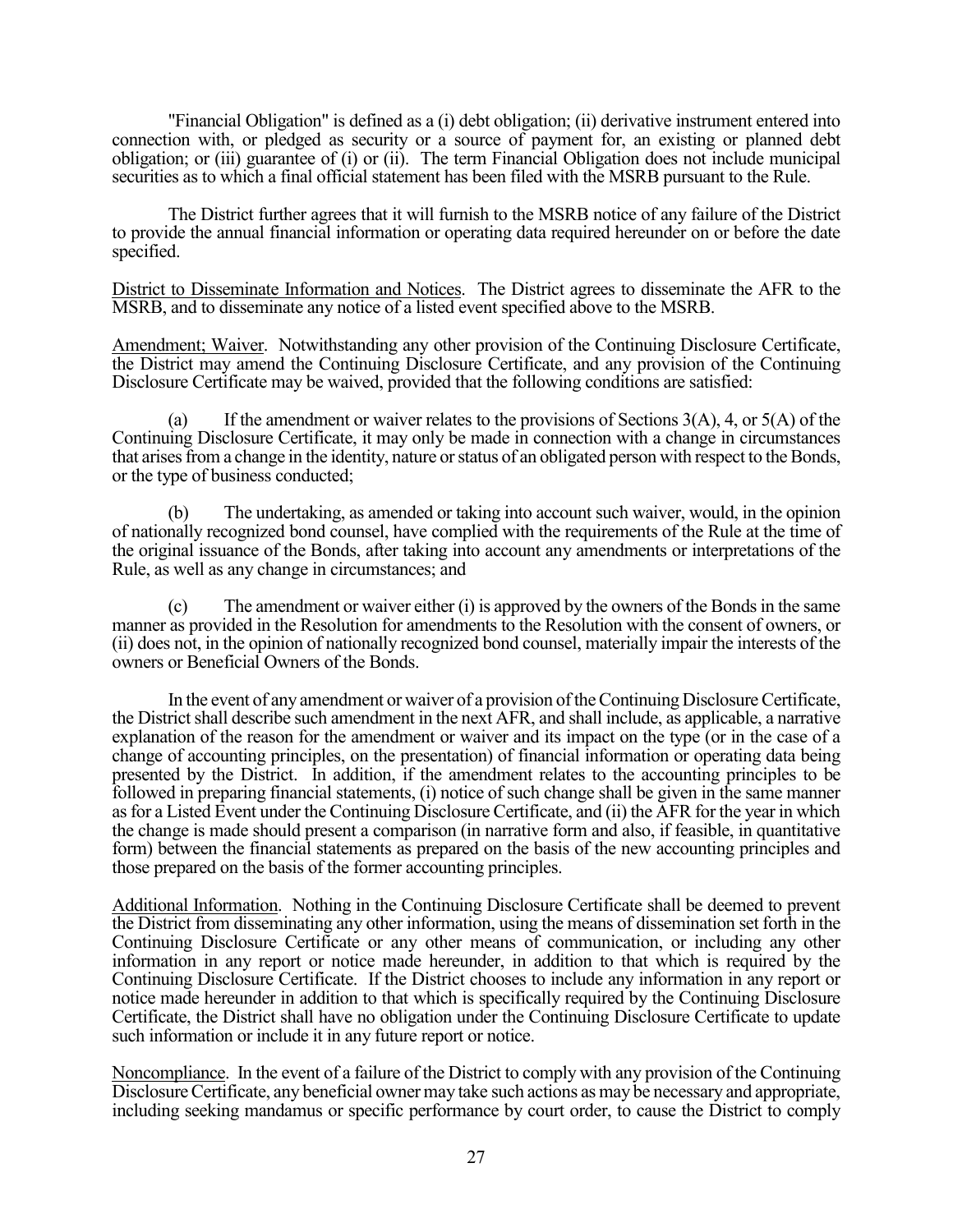with its obligations under the Continuing Disclosure Certificate. Noncompliance with the Continuing Disclosure Certificate shall not be deemed an Event of Default under the Resolution, and the sole remedy under the Disclosure Agreement in the event of any failure of the District to comply with the Continuing Disclosure Certificate shall be an action to compel performance.

## **CONTINUING DISCLOSURE PAST COMPLIANCE**

 While the District has not made any determination as to materiality, the following charts reflect the District's compliance and non-compliance with previous undertakings under the Rule for the past five (5) years.

# Annual Financial Information and Operating Data ("Annual Report")

Pursuant to previous Continuing Disclosure undertakings by the District, the District has agreed to provide to the MSRB its Annual Report within ninety (90) days after the end of each fiscal year (the "Submittal Deadline"). The Annual Report for the fiscal year ended June 30, 2020 is not yet due.

| Fiscal Year   |                    |                  | Status of  |
|---------------|--------------------|------------------|------------|
| Ended June 30 | Submittal Deadline | Date Filed $(1)$ | Compliance |
| 2015          | 09/28/15           | 09/09/15         | Compliant  |
| 2016          | 09/28/16           | 09/12/16         | Compliant  |
| 2017          | 09/28/17           | 09/11/17         | Compliant  |
| 2018          | 09/28/18           | 09/25/18         | Compliant  |
| 2019          | 09/28/19           | 09/04/19         | Compliant  |

(1)Actual date Annual Report was filed on MSRB's EMMA portal.

Audited Financial Statements ("AFS")

Pursuant to previous Continuing Disclosure undertakings by the District, the District has agreed to provide to the MSRB its AFS within ninety (90) days after the audit has been completed and received by the District. The AFS for the fiscal year ended June 30, 2020 is not yet available.

| Audit for          |                   |                  |            |
|--------------------|-------------------|------------------|------------|
| <b>Fiscal Year</b> |                   |                  | Status of  |
| Ended June 30      | <b>Audit Date</b> | Date Filed $(1)$ | Compliance |
| 2015               | 02/29/16          | 03/07/16         | Compliant  |
| 2016               | 03/15/17          | 03/16/17         | Compliant  |
| 2017               | 03/16/18          | 03/16/18         | Compliant  |
| 2018               | 02/08/19          | 02/13/19         | Compliant  |
| 2019               | 02/24/20          | 02/24/20         | Compliant  |

(1)Actual date AFS was filed on MSRB's EMMA portal.

[Remainder of page intentionally left blank]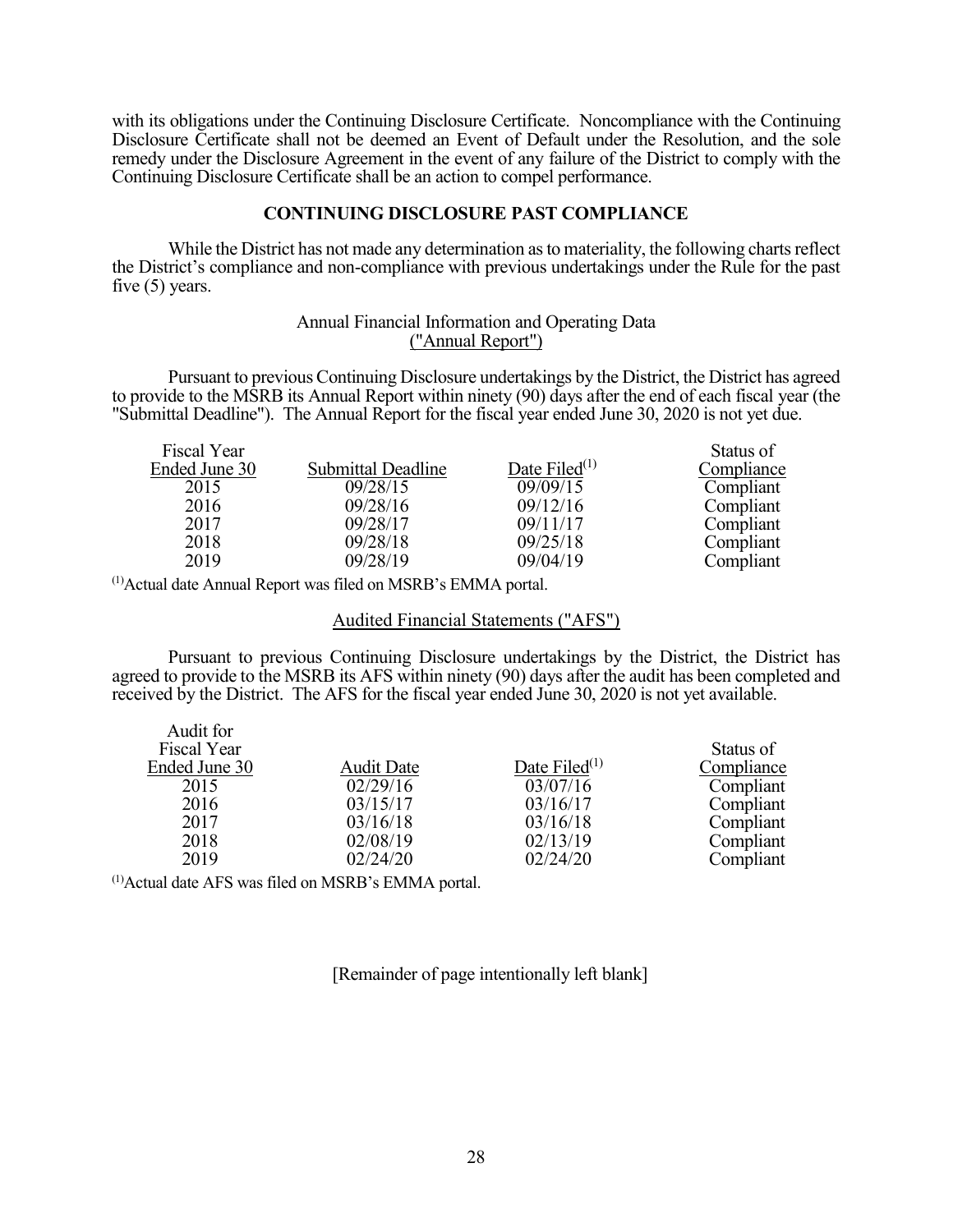#### Listed Events

 Within ten (10) business days after the occurrence of a Listed Event set forth in previous Continuing Disclosure undertakings (the "Listed Event"), the District has agreed to provide a notice of such Listed Event to the MSRB.

|                                                                                                                                                                                | Date of    |                  | Status of  |
|--------------------------------------------------------------------------------------------------------------------------------------------------------------------------------|------------|------------------|------------|
| The Listed Event                                                                                                                                                               | Occurrence | Date Filed $(1)$ | Compliance |
| Notice of Full Redemption on issue 08/01/2010                                                                                                                                  | 10/01/15   | 09/01/15         | Compliant  |
| Failure to File Notice of Bond Call on issue 12/01/2003                                                                                                                        | 11/17/10   | 09/14/16         | Filed Late |
| Call Notice for Redemption in Full on issue 09/01/2010                                                                                                                         | 10/01/15   | 09/01/15         | Compliant  |
| Notice of Trustee Change on issue 09/01/2015                                                                                                                                   | 11/02/18   | 10/29/18         | Compliant  |
| $\mathcal{L}(1)$ A straight $1 + \mathcal{L}(1)$ and $\mathcal{L}(2)$ are $\mathcal{L}(1)$ and $\mathcal{L}(2)$ and $\mathcal{L}(3)$ and $\mathcal{L}(4)$ are $\mathcal{L}(4)$ |            |                  |            |

 $<sup>(1)</sup>$  Actual date Listed Event was filed on MSRB's EMMA portal.</sup>

### **MISCELLANEOUS**

Bond Rating. Moody's Investors Service, Inc., has assigned an "Aa2" enhanced rating to the Bonds. Certain information was supplied to the rating agency to be considered in evaluating the Bonds. Any rating issued will reflect only the views of the rating agency, and any explanation of the significance of such rating on the Bonds should be obtained from the rating agency. There is no assurance that the ratings obtained for the Bonds will be retained for any given period of time or that the same will not be revised downward or withdrawn entirely by the rating agency for the Bonds if, in its judgment, circumstances so warrant. Neither the Underwriter nor the District undertake any responsibility to oppose any revision or withdrawal of the rating. Any such downward revision or withdrawal of the rating obtained may have an adverse effect on the market price of the Bonds. The assignment of the enhanced rating reflects the additional bond security provided by A.C.A.  $6-20-1204$ .

Underwriting. The Underwriter has purchased the Bonds from the District at public sale upon competitive bids at a price of \$2,293,200 (principal amount less \$14,106.20 of net original issue discount less \$32,693.80 of Underwriter's discount).

Interest of Certain Persons. Stephens Inc. is serving as Municipal Advisor to the District in connection with the issuance of the Bonds. Stephens Inc., in its capacity as Municipal Advisor, has relied on the opinion of Bond Counsel and, other than yield and average weighted maturity calculations, has not verified and does not assume any responsibility for the information, covenants and representations contained in any of the legal documents with respect to the federal or state income tax status of the Bonds or the possible impact of any present, pending or future actions taken by any legislative or judicial bodies. The information set forth herein has been obtained from the District and other sources believed to be reliable but has not been independently verified by the Municipal Advisor.

The Municipal Advisor's fee and Bond Counsel's fee for services rendered with respect to the sale of the Bonds is contingent upon the issuance and delivery of the Bonds.

The Municipal Advisor has reviewed the information in this Official Statement in accordance with, and as part of, its responsibilities to the District and, as applicable, to investors under the federal securities laws as applied to the facts and circumstances of this transaction, but the Municipal Advisor does not guarantee the accuracy or completeness of such information.